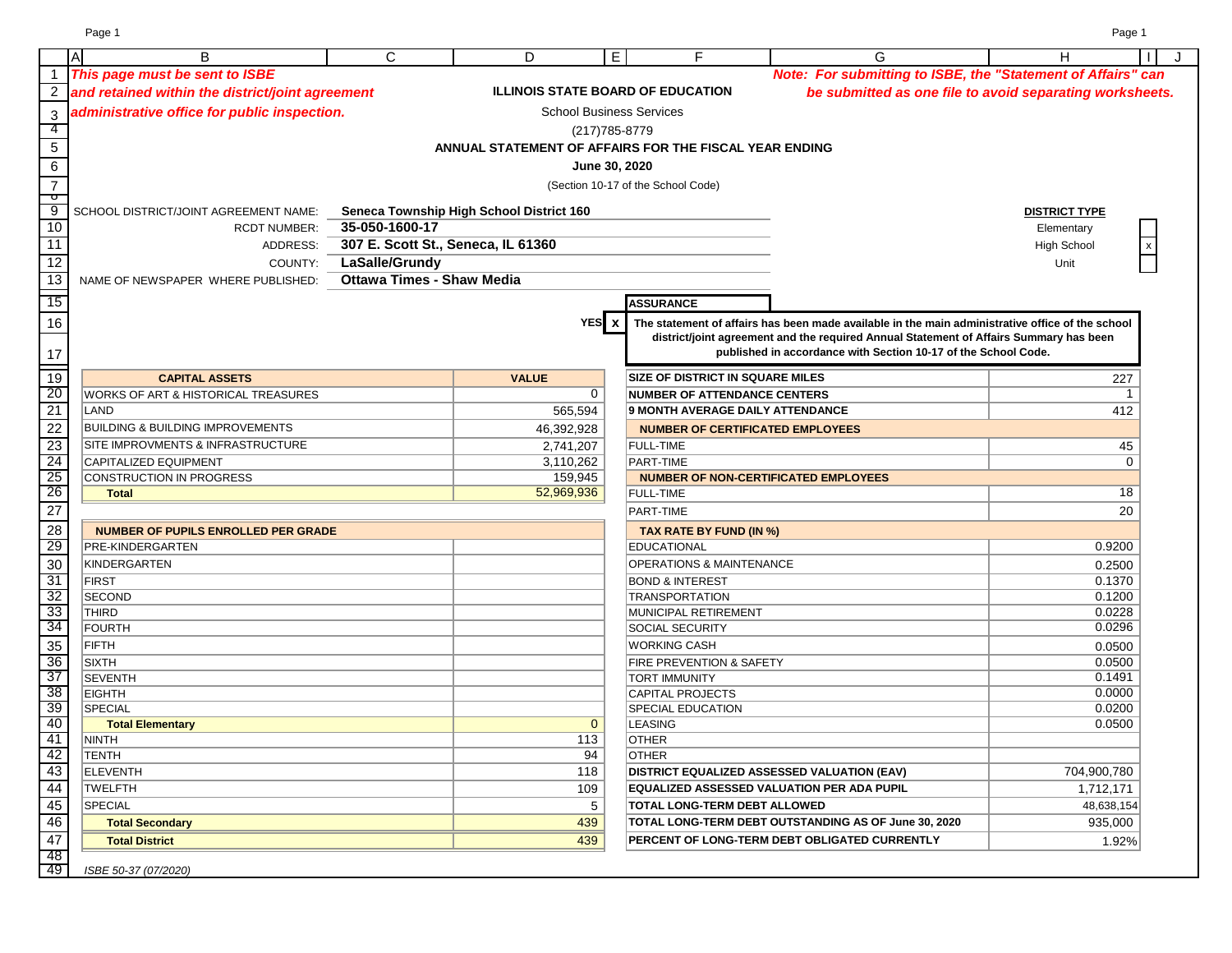|                         | A                                                | B                          | $\mathsf{C}$       | D                       | Е                   | F                                          | G                                                 | H                       |                     |                | K                            |
|-------------------------|--------------------------------------------------|----------------------------|--------------------|-------------------------|---------------------|--------------------------------------------|---------------------------------------------------|-------------------------|---------------------|----------------|------------------------------|
| $\overline{\mathbf{1}}$ |                                                  |                            |                    |                         |                     | <b>STATEMENT OF ASSETS AND LIABILITIES</b> |                                                   |                         |                     |                |                              |
| $\overline{2}$          |                                                  | <b>AS OF JUNE 30, 2020</b> |                    |                         |                     |                                            |                                                   |                         |                     |                |                              |
| $\overline{3}$          |                                                  |                            |                    |                         |                     |                                            |                                                   |                         |                     |                |                              |
| $\overline{4}$          |                                                  |                            | (10)               | (20)                    | (30)                | (40)                                       | (50)                                              | (60)                    | (70)                | (80)           | (90)                         |
|                         |                                                  | Acct                       |                    | <b>Operations &amp;</b> |                     |                                            | <b>Municipal</b>                                  |                         |                     |                | <b>Fire Prevention &amp;</b> |
| $\overline{5}$          | <b>Description</b>                               | <b>No</b>                  | <b>Educational</b> | <b>Maintenance</b>      | <b>Debt Service</b> | Transportation                             | <b>Retirement &amp;</b><br><b>Social Security</b> | <b>Capital Projects</b> | <b>Working Cash</b> | <b>Tort</b>    | <b>Safety</b>                |
|                         | <b>CURRENT ASSETS (100)</b>                      |                            |                    |                         |                     |                                            |                                                   |                         |                     |                |                              |
|                         | Cash (Accounts 111 thru 115)                     |                            | 289,514            | 28,318                  | 475                 | 26,510                                     | 69,397                                            | 0                       | $\Omega$            | $\mathbf 0$    | 2,764                        |
| 8                       | Investments                                      | 120                        | 11,794,820         | 1,823,053               | 24,484              | 1,171,338                                  | 912,885                                           | 3,722,176               | 559,249             | $\mathbf 0$    | 216,707                      |
| 9                       | Taxes Receivable                                 | 130                        | $\mathbf 0$        | $\mathbf 0$             | 0                   | 0                                          | 0                                                 | 0                       | 0                   | $\mathbf 0$    | $\overline{0}$               |
|                         | 10 Interfund Receivables                         | 140                        | $\mathbf 0$        | $\overline{0}$          |                     | $\Omega$                                   |                                                   |                         | $\mathbf{0}$        |                |                              |
|                         | Intergovernmental Accounts Receivable            | 150                        | $\overline{0}$     | $\overline{0}$          |                     | $\Omega$                                   | $\mathbf 0$                                       | 0                       |                     |                |                              |
|                         | 12 Other Receivables                             | 160                        | $\overline{0}$     | $\overline{0}$          | $\mathbf 0$         | $\mathbf{0}$                               | $\overline{0}$                                    | $\overline{0}$          | $\mathbf 0$         | $\mathbf{0}$   | $\overline{0}$               |
|                         | 13 Inventory                                     | 170                        | $\overline{0}$     | $\overline{0}$          |                     | 0                                          |                                                   | $\overline{0}$          |                     |                | $\overline{0}$               |
|                         | 14 Prepaid Items                                 | 180                        | $\overline{0}$     | $\mathbf 0$             |                     | $\Omega$                                   | $\mathbf 0$                                       | 0                       | $\mathbf 0$         |                | $\overline{0}$               |
|                         | 15 Other Current Assets                          | 190                        | $\Omega$           | $\Omega$                | $\Omega$            | $\Omega$                                   | $\Omega$                                          | $\Omega$                | $\Omega$            | $\mathbf 0$    | $\overline{\mathfrak{o}}$    |
| 16                      | <b>Total Current Assets</b>                      |                            | 12,084,334         | 1,851,371               | 24,959              | 1,197,848                                  | 982,282                                           | 3,722,176               | 559,249             | $\overline{0}$ | 219,471                      |
|                         | 17 CURRENT LIABILITIES (400)                     |                            |                    |                         |                     |                                            |                                                   |                         |                     |                |                              |
|                         | 18 Interfund Payables                            | 410                        | $\overline{0}$     | $\overline{0}$          | $\mathbf 0$         | 0                                          | $\mathbf 0$                                       | 0                       |                     | $\Omega$       | $\overline{0}$               |
|                         | 19 Intergovernmental Accounts Payable            | 420                        | $\overline{0}$     | $\mathbf 0$             | 0                   | $\Omega$                                   | $\mathbf 0$                                       | $\Omega$                | $\mathbf 0$         | $\Omega$       | $\overline{0}$               |
|                         | 20 Other Payable                                 | 430                        | $\overline{0}$     | $\overline{0}$          | $\mathbf 0$         | $\Omega$                                   | $\mathbf 0$                                       | $\Omega$                | $\mathbf 0$         | $\Omega$       | $\overline{0}$               |
| 21                      | Contracts Payable                                | 440                        | $\overline{0}$     | $\overline{0}$          | 0                   | $\mathbf 0$                                | $\mathbf 0$                                       | 0                       | $\mathbf 0$         | $\mathbf 0$    | $\overline{0}$               |
| $\overline{22}$         | Loans Payable                                    | 460                        | $\mathbf 0$        | $\mathbf 0$             | 0                   | 0                                          | $\mathbf 0$                                       | 0                       | $\mathbf 0$         | $\mathbf 0$    | $\overline{0}$               |
|                         | 23 Salaries & Benefits Payable                   | 470                        | 0 <sup>1</sup>     | $\overline{0}$          |                     | $\Omega$                                   | $\mathbf 0$                                       | $\mathbf 0$             |                     | $\Omega$       | $\overline{0}$               |
|                         | 24 Payroll Deductions & Withholdings             | 480                        | $\overline{0}$     | $\overline{0}$          |                     | $\Omega$                                   | $\mathbf 0$                                       | 0                       |                     | $\Omega$       | $\overline{0}$               |
|                         | 25 Deferred Revenues & Other Current Liabilities | 490                        | 0 <sup>1</sup>     | 0 <sup>1</sup>          | $\mathbf 0$         | $\Omega$                                   | $\mathbf 0$                                       | 0                       | $\mathbf 0$         | $\Omega$       | $\overline{0}$               |
|                         | 26 Due to Activity Fund Organizations            | 493                        | 0 <sup>1</sup>     |                         |                     |                                            |                                                   |                         |                     |                |                              |
| $\overline{27}$         | <b>Total Current Liabilities</b>                 |                            | 0 <sup>1</sup>     | $\overline{0}$          | $\mathbf{0}$        | $\mathbf{0}$                               | $\overline{0}$                                    | $\overline{0}$          | $\mathbf{0}$        | $\overline{0}$ | $\boxed{0}$                  |
| 28                      | <b>LONG-TERM LIABILITIES (500)</b>               |                            |                    |                         |                     |                                            |                                                   |                         |                     |                |                              |
| 29                      | Long-Term Debt Payable                           | 511                        |                    |                         |                     |                                            |                                                   |                         |                     |                |                              |
| 30                      | <b>Total Liabilities</b>                         |                            | $\overline{0}$     | $\overline{0}$          | $\mathbf{0}$        | $\overline{0}$                             | $\Omega$                                          | $\overline{0}$          | $\overline{0}$      | $\overline{0}$ | $\mathbf{0}$                 |
| 31                      | <b>Reserved Fund Balance</b>                     | 714                        | $\overline{0}$     | 50,000                  | $\overline{0}$      | $\Omega$                                   | 290,908                                           | $\overline{0}$          | $\Omega$            | $\overline{0}$ | $\overline{0}$               |
|                         | 32 Unreserved Fund Balance                       | 730                        | 12,084,334         | 1,801,371               | 24,959              | 1,197,848                                  | 691,374                                           | 3,722,176               | 559,249             | $\mathbf{0}$   | 219,471                      |
|                         | 33 Investments in General Fixed Assets           |                            |                    |                         |                     |                                            |                                                   |                         |                     |                |                              |
|                         | 34 Total Liabilities and Fund Balances           |                            | 12,084,334         | 1,851,371               | 24,959              | 1,197,848                                  | 982,282                                           | 3,722,176               | 559,249             | $\overline{0}$ | 219,471                      |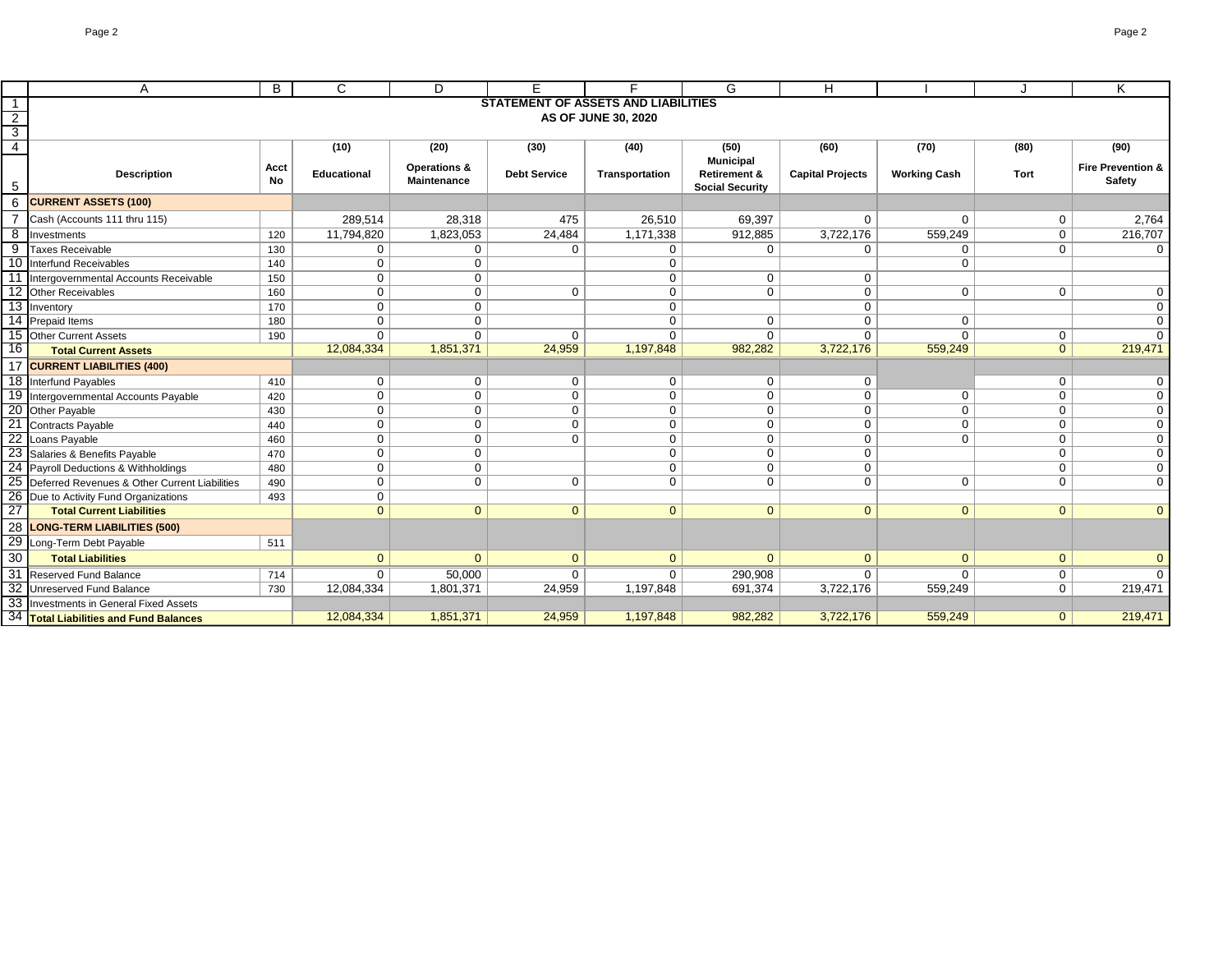| STATEMENT OF REVENUES RECEIVED/REVENUES, EXPENDITURES DISBURSED/EXPENDITURES, OTHER SOURCES/USES<br>$\overline{1}$<br>$\overline{2}$<br>AND CHANGES IN FUND BALANCE - FOR YEAR ENDING JUNE 30, 2020<br>$\overline{3}$<br>$\overline{4}$<br>(40)<br>(10)<br>(20)<br>(30)<br>(50)<br>(60)<br>(70)<br>(80)<br><b>Municipal</b><br><b>Operations &amp;</b><br><b>Acct</b><br><b>Debt Service</b><br><b>Retirement &amp;</b><br><b>Description</b><br><b>Capital Projects</b><br><b>Working Cash</b><br>Tort<br><b>Educational</b><br>Transportation<br>No<br><b>Maintenance</b><br>5<br><b>Social Security</b><br>6<br><b>RECEIPTS/REVENUES</b><br>Local Sources<br>1000<br>7,786,270<br>1,767,107<br>967,813<br>834,825<br>433,896<br>64,125<br>345,090<br>Flow-Through Received/Revenue from One District to<br>2000<br>0<br>$\mathbf 0$<br>$\mathbf 0$<br>$\Omega$<br>8<br><b>Another District</b><br>9<br><b>State Sources</b><br>3000<br>$\mathbf 0$<br>106,127<br>$\mathbf 0$<br>$\mathbf 0$<br>$\mathbf 0$<br>436,670<br>50,000<br>10 Federal Sources<br>$\Omega$<br>4000<br>423,083<br>$\mathbf 0$<br>$\mathbf 0$<br>$\Omega$<br>$\Omega$<br>1,817,107<br>967,813<br>11<br><b>Total Direct Receipts/Revenues</b><br>8,646,023<br>940,952<br>433,896<br>64,125<br>345,090<br>12 Rec./Rev. for "On Behalf" Payments<br>4,057,010<br>3998<br>13<br>12,703,033<br>1,817,107<br>967,813<br>940,952<br>433,896<br>64,125<br>345,090<br><b>Total Receipts/Revenues</b><br><b>DISBURSEMENTS/EXPENDITURES</b><br>14<br>15<br>Instruction<br>1000<br>5,149,821<br>85,654<br>16 Support Services<br>2000<br>2,577,992<br>1,670,087<br>448,641<br>183,435<br>$\Omega$<br><b>Community Services</b><br>3000<br>$\mathbf 0$<br>$\mathbf 0$<br>$\Omega$<br>0<br>Payments to Other Districts & Govt Units<br>4000<br>81,932<br>0<br>$\mathbf 0$<br>$\mathbf 0$<br>$\mathbf 0$<br>$\Omega$<br>19 Debt Services<br>5000<br>$\Omega$<br>$\mathbf{0}$<br>$\Omega$<br>$\Omega$<br>960,200<br>20<br>7,809,745<br>1,670,087<br>960,200<br>269,089<br><b>Total Direct Disbursements/Expenditures</b><br>448,641<br>$\mathbf{0}$<br>$\overline{0}$<br>$\overline{0}$<br>$\overline{0}$<br>21<br>4,057,010<br>$\overline{0}$<br>$\overline{0}$<br>Disb./Expend. for "On Behalf" Payments<br>4180 | (90)<br><b>Fire Prevention &amp;</b><br>Safety<br>973,477<br>341,407<br>$\mathbf 0$<br>0<br>$\overline{0}$<br>0<br>341,407<br>973,477<br>341,407<br>973,477 |
|----------------------------------------------------------------------------------------------------------------------------------------------------------------------------------------------------------------------------------------------------------------------------------------------------------------------------------------------------------------------------------------------------------------------------------------------------------------------------------------------------------------------------------------------------------------------------------------------------------------------------------------------------------------------------------------------------------------------------------------------------------------------------------------------------------------------------------------------------------------------------------------------------------------------------------------------------------------------------------------------------------------------------------------------------------------------------------------------------------------------------------------------------------------------------------------------------------------------------------------------------------------------------------------------------------------------------------------------------------------------------------------------------------------------------------------------------------------------------------------------------------------------------------------------------------------------------------------------------------------------------------------------------------------------------------------------------------------------------------------------------------------------------------------------------------------------------------------------------------------------------------------------------------------------------------------------------------------------------------------------------------------------------------------------------------------------------------------------------------------------------------------------------------------------------------------------------------------------------------------------------------------------------|-------------------------------------------------------------------------------------------------------------------------------------------------------------|
|                                                                                                                                                                                                                                                                                                                                                                                                                                                                                                                                                                                                                                                                                                                                                                                                                                                                                                                                                                                                                                                                                                                                                                                                                                                                                                                                                                                                                                                                                                                                                                                                                                                                                                                                                                                                                                                                                                                                                                                                                                                                                                                                                                                                                                                                            |                                                                                                                                                             |
|                                                                                                                                                                                                                                                                                                                                                                                                                                                                                                                                                                                                                                                                                                                                                                                                                                                                                                                                                                                                                                                                                                                                                                                                                                                                                                                                                                                                                                                                                                                                                                                                                                                                                                                                                                                                                                                                                                                                                                                                                                                                                                                                                                                                                                                                            |                                                                                                                                                             |
|                                                                                                                                                                                                                                                                                                                                                                                                                                                                                                                                                                                                                                                                                                                                                                                                                                                                                                                                                                                                                                                                                                                                                                                                                                                                                                                                                                                                                                                                                                                                                                                                                                                                                                                                                                                                                                                                                                                                                                                                                                                                                                                                                                                                                                                                            |                                                                                                                                                             |
|                                                                                                                                                                                                                                                                                                                                                                                                                                                                                                                                                                                                                                                                                                                                                                                                                                                                                                                                                                                                                                                                                                                                                                                                                                                                                                                                                                                                                                                                                                                                                                                                                                                                                                                                                                                                                                                                                                                                                                                                                                                                                                                                                                                                                                                                            |                                                                                                                                                             |
|                                                                                                                                                                                                                                                                                                                                                                                                                                                                                                                                                                                                                                                                                                                                                                                                                                                                                                                                                                                                                                                                                                                                                                                                                                                                                                                                                                                                                                                                                                                                                                                                                                                                                                                                                                                                                                                                                                                                                                                                                                                                                                                                                                                                                                                                            |                                                                                                                                                             |
|                                                                                                                                                                                                                                                                                                                                                                                                                                                                                                                                                                                                                                                                                                                                                                                                                                                                                                                                                                                                                                                                                                                                                                                                                                                                                                                                                                                                                                                                                                                                                                                                                                                                                                                                                                                                                                                                                                                                                                                                                                                                                                                                                                                                                                                                            |                                                                                                                                                             |
|                                                                                                                                                                                                                                                                                                                                                                                                                                                                                                                                                                                                                                                                                                                                                                                                                                                                                                                                                                                                                                                                                                                                                                                                                                                                                                                                                                                                                                                                                                                                                                                                                                                                                                                                                                                                                                                                                                                                                                                                                                                                                                                                                                                                                                                                            |                                                                                                                                                             |
|                                                                                                                                                                                                                                                                                                                                                                                                                                                                                                                                                                                                                                                                                                                                                                                                                                                                                                                                                                                                                                                                                                                                                                                                                                                                                                                                                                                                                                                                                                                                                                                                                                                                                                                                                                                                                                                                                                                                                                                                                                                                                                                                                                                                                                                                            |                                                                                                                                                             |
|                                                                                                                                                                                                                                                                                                                                                                                                                                                                                                                                                                                                                                                                                                                                                                                                                                                                                                                                                                                                                                                                                                                                                                                                                                                                                                                                                                                                                                                                                                                                                                                                                                                                                                                                                                                                                                                                                                                                                                                                                                                                                                                                                                                                                                                                            |                                                                                                                                                             |
|                                                                                                                                                                                                                                                                                                                                                                                                                                                                                                                                                                                                                                                                                                                                                                                                                                                                                                                                                                                                                                                                                                                                                                                                                                                                                                                                                                                                                                                                                                                                                                                                                                                                                                                                                                                                                                                                                                                                                                                                                                                                                                                                                                                                                                                                            |                                                                                                                                                             |
|                                                                                                                                                                                                                                                                                                                                                                                                                                                                                                                                                                                                                                                                                                                                                                                                                                                                                                                                                                                                                                                                                                                                                                                                                                                                                                                                                                                                                                                                                                                                                                                                                                                                                                                                                                                                                                                                                                                                                                                                                                                                                                                                                                                                                                                                            |                                                                                                                                                             |
|                                                                                                                                                                                                                                                                                                                                                                                                                                                                                                                                                                                                                                                                                                                                                                                                                                                                                                                                                                                                                                                                                                                                                                                                                                                                                                                                                                                                                                                                                                                                                                                                                                                                                                                                                                                                                                                                                                                                                                                                                                                                                                                                                                                                                                                                            |                                                                                                                                                             |
|                                                                                                                                                                                                                                                                                                                                                                                                                                                                                                                                                                                                                                                                                                                                                                                                                                                                                                                                                                                                                                                                                                                                                                                                                                                                                                                                                                                                                                                                                                                                                                                                                                                                                                                                                                                                                                                                                                                                                                                                                                                                                                                                                                                                                                                                            |                                                                                                                                                             |
|                                                                                                                                                                                                                                                                                                                                                                                                                                                                                                                                                                                                                                                                                                                                                                                                                                                                                                                                                                                                                                                                                                                                                                                                                                                                                                                                                                                                                                                                                                                                                                                                                                                                                                                                                                                                                                                                                                                                                                                                                                                                                                                                                                                                                                                                            |                                                                                                                                                             |
|                                                                                                                                                                                                                                                                                                                                                                                                                                                                                                                                                                                                                                                                                                                                                                                                                                                                                                                                                                                                                                                                                                                                                                                                                                                                                                                                                                                                                                                                                                                                                                                                                                                                                                                                                                                                                                                                                                                                                                                                                                                                                                                                                                                                                                                                            |                                                                                                                                                             |
|                                                                                                                                                                                                                                                                                                                                                                                                                                                                                                                                                                                                                                                                                                                                                                                                                                                                                                                                                                                                                                                                                                                                                                                                                                                                                                                                                                                                                                                                                                                                                                                                                                                                                                                                                                                                                                                                                                                                                                                                                                                                                                                                                                                                                                                                            |                                                                                                                                                             |
|                                                                                                                                                                                                                                                                                                                                                                                                                                                                                                                                                                                                                                                                                                                                                                                                                                                                                                                                                                                                                                                                                                                                                                                                                                                                                                                                                                                                                                                                                                                                                                                                                                                                                                                                                                                                                                                                                                                                                                                                                                                                                                                                                                                                                                                                            |                                                                                                                                                             |
|                                                                                                                                                                                                                                                                                                                                                                                                                                                                                                                                                                                                                                                                                                                                                                                                                                                                                                                                                                                                                                                                                                                                                                                                                                                                                                                                                                                                                                                                                                                                                                                                                                                                                                                                                                                                                                                                                                                                                                                                                                                                                                                                                                                                                                                                            | 159,945<br>973,477                                                                                                                                          |
|                                                                                                                                                                                                                                                                                                                                                                                                                                                                                                                                                                                                                                                                                                                                                                                                                                                                                                                                                                                                                                                                                                                                                                                                                                                                                                                                                                                                                                                                                                                                                                                                                                                                                                                                                                                                                                                                                                                                                                                                                                                                                                                                                                                                                                                                            |                                                                                                                                                             |
|                                                                                                                                                                                                                                                                                                                                                                                                                                                                                                                                                                                                                                                                                                                                                                                                                                                                                                                                                                                                                                                                                                                                                                                                                                                                                                                                                                                                                                                                                                                                                                                                                                                                                                                                                                                                                                                                                                                                                                                                                                                                                                                                                                                                                                                                            | $\mathbf 0$<br>$\overline{0}$                                                                                                                               |
|                                                                                                                                                                                                                                                                                                                                                                                                                                                                                                                                                                                                                                                                                                                                                                                                                                                                                                                                                                                                                                                                                                                                                                                                                                                                                                                                                                                                                                                                                                                                                                                                                                                                                                                                                                                                                                                                                                                                                                                                                                                                                                                                                                                                                                                                            | $\overline{0}$<br>$\Omega$                                                                                                                                  |
|                                                                                                                                                                                                                                                                                                                                                                                                                                                                                                                                                                                                                                                                                                                                                                                                                                                                                                                                                                                                                                                                                                                                                                                                                                                                                                                                                                                                                                                                                                                                                                                                                                                                                                                                                                                                                                                                                                                                                                                                                                                                                                                                                                                                                                                                            | 159,945<br>973,477                                                                                                                                          |
|                                                                                                                                                                                                                                                                                                                                                                                                                                                                                                                                                                                                                                                                                                                                                                                                                                                                                                                                                                                                                                                                                                                                                                                                                                                                                                                                                                                                                                                                                                                                                                                                                                                                                                                                                                                                                                                                                                                                                                                                                                                                                                                                                                                                                                                                            | $\overline{0}$<br>$\overline{0}$                                                                                                                            |
| 22<br>269,089<br><b>Total Disbursements/Expenditures</b><br>11,866,755<br>1,670,087<br>960,200<br>448,641<br>$\Omega$                                                                                                                                                                                                                                                                                                                                                                                                                                                                                                                                                                                                                                                                                                                                                                                                                                                                                                                                                                                                                                                                                                                                                                                                                                                                                                                                                                                                                                                                                                                                                                                                                                                                                                                                                                                                                                                                                                                                                                                                                                                                                                                                                      | 973,477<br>159,945                                                                                                                                          |
| <b>Excess of Direct Receipts/Revenues Over (Under)</b>                                                                                                                                                                                                                                                                                                                                                                                                                                                                                                                                                                                                                                                                                                                                                                                                                                                                                                                                                                                                                                                                                                                                                                                                                                                                                                                                                                                                                                                                                                                                                                                                                                                                                                                                                                                                                                                                                                                                                                                                                                                                                                                                                                                                                     |                                                                                                                                                             |
| 836,278<br>147,020<br>7,613<br>492,311<br>164,807<br>64,125<br>345,090<br><b>Direct</b> Disbursements/Expenditures                                                                                                                                                                                                                                                                                                                                                                                                                                                                                                                                                                                                                                                                                                                                                                                                                                                                                                                                                                                                                                                                                                                                                                                                                                                                                                                                                                                                                                                                                                                                                                                                                                                                                                                                                                                                                                                                                                                                                                                                                                                                                                                                                         | 181,462<br>$\overline{0}$                                                                                                                                   |
| 350,000<br>$\overline{0}$<br>$\overline{0}$<br>(350,000)<br>0<br>0<br>$\mathbf 0$<br>7000<br><b>Other Sources of Funds</b>                                                                                                                                                                                                                                                                                                                                                                                                                                                                                                                                                                                                                                                                                                                                                                                                                                                                                                                                                                                                                                                                                                                                                                                                                                                                                                                                                                                                                                                                                                                                                                                                                                                                                                                                                                                                                                                                                                                                                                                                                                                                                                                                                 | $\overline{0}$<br>$\overline{0}$                                                                                                                            |
| 0<br><b>Other Uses of Funds</b><br>$\overline{0}$<br>$\overline{0}$<br>$\overline{0}$<br>0<br>$\Omega$<br>8000<br>$\mathbf{0}$                                                                                                                                                                                                                                                                                                                                                                                                                                                                                                                                                                                                                                                                                                                                                                                                                                                                                                                                                                                                                                                                                                                                                                                                                                                                                                                                                                                                                                                                                                                                                                                                                                                                                                                                                                                                                                                                                                                                                                                                                                                                                                                                             | $\mathbf 0$<br>$\overline{0}$                                                                                                                               |
| 26<br><b>Total Other Sources/Uses of Funds</b><br>$\Omega$<br>$\overline{0}$<br>$\mathbf{0}$<br>$\mathbf{0}$<br>350,000<br>$\Omega$<br>(350,000)                                                                                                                                                                                                                                                                                                                                                                                                                                                                                                                                                                                                                                                                                                                                                                                                                                                                                                                                                                                                                                                                                                                                                                                                                                                                                                                                                                                                                                                                                                                                                                                                                                                                                                                                                                                                                                                                                                                                                                                                                                                                                                                           | $\overline{0}$<br>$\overline{0}$                                                                                                                            |
| Excess of Receipts/Revenues & Other Sources of Funds                                                                                                                                                                                                                                                                                                                                                                                                                                                                                                                                                                                                                                                                                                                                                                                                                                                                                                                                                                                                                                                                                                                                                                                                                                                                                                                                                                                                                                                                                                                                                                                                                                                                                                                                                                                                                                                                                                                                                                                                                                                                                                                                                                                                                       |                                                                                                                                                             |
| (Over/Under) Expenditures/Disbursements & Other Uses of                                                                                                                                                                                                                                                                                                                                                                                                                                                                                                                                                                                                                                                                                                                                                                                                                                                                                                                                                                                                                                                                                                                                                                                                                                                                                                                                                                                                                                                                                                                                                                                                                                                                                                                                                                                                                                                                                                                                                                                                                                                                                                                                                                                                                    |                                                                                                                                                             |
| <b>Funds</b><br>27<br>147,020<br>414,125<br>345,090<br>836,278<br>7,613<br>142,311<br>164,807                                                                                                                                                                                                                                                                                                                                                                                                                                                                                                                                                                                                                                                                                                                                                                                                                                                                                                                                                                                                                                                                                                                                                                                                                                                                                                                                                                                                                                                                                                                                                                                                                                                                                                                                                                                                                                                                                                                                                                                                                                                                                                                                                                              | $\overline{0}$<br>181,462                                                                                                                                   |
| 1,055,537<br>Beginning Fund Balances - July 1, 2019<br>11,248,056<br>1,704,351<br>17,346<br>817,475<br>3,308,051<br>214,159                                                                                                                                                                                                                                                                                                                                                                                                                                                                                                                                                                                                                                                                                                                                                                                                                                                                                                                                                                                                                                                                                                                                                                                                                                                                                                                                                                                                                                                                                                                                                                                                                                                                                                                                                                                                                                                                                                                                                                                                                                                                                                                                                | 38,009<br>$\overline{0}$                                                                                                                                    |
| Other Changes in Fund Balances Increases<br>$\Omega$<br>0<br>$\mathbf 0$<br>0<br>$\Omega$<br>$\Omega$<br>(Decreases)                                                                                                                                                                                                                                                                                                                                                                                                                                                                                                                                                                                                                                                                                                                                                                                                                                                                                                                                                                                                                                                                                                                                                                                                                                                                                                                                                                                                                                                                                                                                                                                                                                                                                                                                                                                                                                                                                                                                                                                                                                                                                                                                                       |                                                                                                                                                             |
| 1,197,848<br>982,282<br>3,722,176<br><b>Ending Fund Balances June 30, 2020</b><br>12,084,334<br>1,851,371<br>24,959<br>559,249                                                                                                                                                                                                                                                                                                                                                                                                                                                                                                                                                                                                                                                                                                                                                                                                                                                                                                                                                                                                                                                                                                                                                                                                                                                                                                                                                                                                                                                                                                                                                                                                                                                                                                                                                                                                                                                                                                                                                                                                                                                                                                                                             | $\overline{0}$<br>0                                                                                                                                         |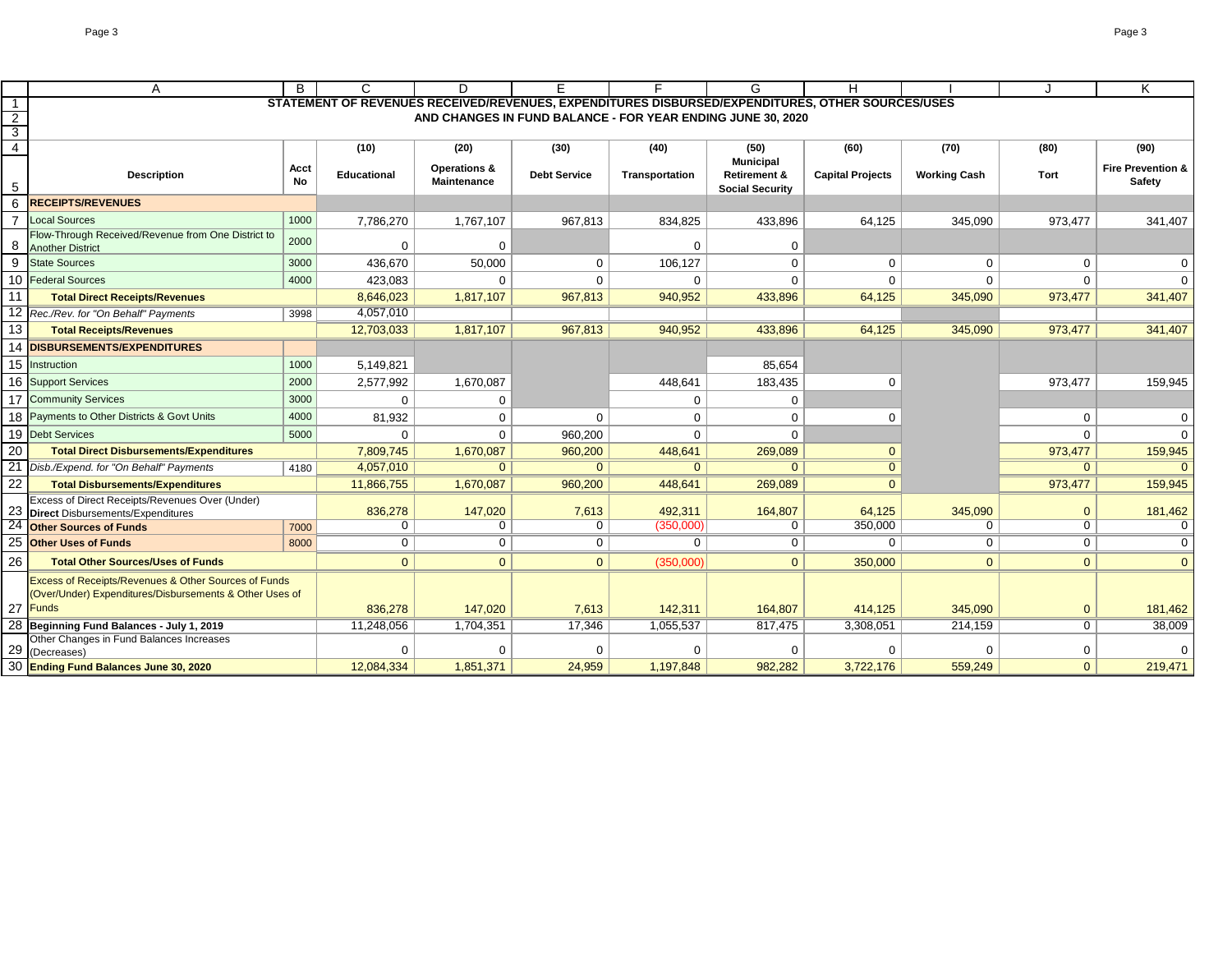|                                                                         | B                                                                                                                                                                                                                                                                                                                                      | C.                                                    | D.   | E.          |                                      | G                    | н              |                                                                          |                         | Κ                   |          | м                           |
|-------------------------------------------------------------------------|----------------------------------------------------------------------------------------------------------------------------------------------------------------------------------------------------------------------------------------------------------------------------------------------------------------------------------------|-------------------------------------------------------|------|-------------|--------------------------------------|----------------------|----------------|--------------------------------------------------------------------------|-------------------------|---------------------|----------|-----------------------------|
|                                                                         |                                                                                                                                                                                                                                                                                                                                        |                                                       |      |             |                                      |                      |                | ANNUAL STATEMENT OF AFFAIRS SUMMARY FOR FISCAL YEAR ENDING JUNE 30, 2020 |                         |                     |          |                             |
|                                                                         |                                                                                                                                                                                                                                                                                                                                        |                                                       |      |             |                                      |                      |                |                                                                          |                         |                     |          |                             |
| $\overline{2}$                                                          |                                                                                                                                                                                                                                                                                                                                        |                                                       |      |             |                                      |                      |                |                                                                          |                         |                     |          |                             |
| $\overline{3}$                                                          |                                                                                                                                                                                                                                                                                                                                        | The summary must be published in the local newspaper. |      |             |                                      |                      |                |                                                                          |                         |                     |          |                             |
| -4                                                                      |                                                                                                                                                                                                                                                                                                                                        |                                                       |      |             |                                      |                      |                |                                                                          |                         |                     |          |                             |
| 5                                                                       | Copies of the detailed Annual Statement of Affairs for the Fiscal Year Ending June 30, 2020 will be available for public inspection in the school district/joint agreement administrative office by December 1, annually. Indi<br>review this Annual Statement of Affairs should contact:<br><b>UCHCOG TUWHOMIP HIGH UCHOU DIOUTOL</b> |                                                       |      |             |                                      |                      |                |                                                                          |                         |                     |          |                             |
| 6                                                                       | 160                                                                                                                                                                                                                                                                                                                                    |                                                       |      |             | 307 E Scott Street, Seneca, IL 61360 |                      |                | 815-357-5000                                                             |                         | $8$ am - $4$ pm     |          |                             |
| $\overline{7}$                                                          | School District/Joint Agreement Name                                                                                                                                                                                                                                                                                                   |                                                       |      |             | <b>Address</b>                       |                      |                | Telephone                                                                |                         | <b>Office Hours</b> |          |                             |
| 8                                                                       | Also by January 15, annually the detailed Annual Statement of Affairs for the Fiscal Year Ending June 30, 2020, will be posted on the Illinois State Board of Education's website@ www.isbe.net.                                                                                                                                       |                                                       |      |             |                                      |                      |                |                                                                          |                         |                     |          |                             |
| $\overline{\phantom{a}}$<br>$\overline{10}$<br>$\overline{\phantom{a}}$ | SUMMARY: The following is the Annual Statement of Affairs Summary that is required to be published by the school district/joint agreement for the past fiscal year.                                                                                                                                                                    |                                                       |      |             |                                      |                      |                |                                                                          |                         |                     |          |                             |
| 12                                                                      |                                                                                                                                                                                                                                                                                                                                        | Statement of Operations as of June 30, 2020           |      |             |                                      |                      |                |                                                                          |                         |                     |          |                             |
| 13                                                                      |                                                                                                                                                                                                                                                                                                                                        |                                                       |      | Educational | Operations &<br>Maintenance          | <b>Debt Services</b> | Transportation | Municipal<br>Retirement/Social<br>Security                               | <b>Capital Projects</b> | <b>Working Cash</b> | Tort     | Fire Prevention &<br>Safety |
| 14                                                                      | Local Sources                                                                                                                                                                                                                                                                                                                          |                                                       | 1000 | 7,786,270   | 1,767,107                            | 967,813              | 834,825        | 433,896                                                                  | 64,125                  | 345,090             | 973,477  | 341,407                     |
| 15                                                                      | District to Another District                                                                                                                                                                                                                                                                                                           | Flow-Through Receipts/Revenues from One               | 2000 |             |                                      |                      |                |                                                                          |                         |                     |          |                             |
| 16                                                                      | State Sources                                                                                                                                                                                                                                                                                                                          |                                                       | 3000 | 436,670     | 50,000                               |                      | 106,127        |                                                                          | $\Omega$                | $\Omega$            | $\Omega$ |                             |
| $\overline{17}$                                                         | <b>Federal Sources</b>                                                                                                                                                                                                                                                                                                                 |                                                       | 4000 | 423,083     |                                      |                      |                |                                                                          |                         |                     |          |                             |
| 18                                                                      | <b>Total Direct Receipts/Revenues</b>                                                                                                                                                                                                                                                                                                  |                                                       |      | 8,646,023   | 1,817,107                            | 967,813              | 940,952        | 433,896                                                                  | 64,125                  | 345,090             | 973,477  | 341,407                     |
| 19                                                                      |                                                                                                                                                                                                                                                                                                                                        | <b>Total Direct Disbursements/Expenditures</b>        |      | 7,809,745   | 1,670,087                            | 960,200              | 448,641        | 269,089                                                                  |                         |                     | 973,477  | 159,945                     |
| 20                                                                      | Other Sources/Uses of Funds                                                                                                                                                                                                                                                                                                            |                                                       |      |             |                                      |                      | (350,000)      |                                                                          | 350,000                 |                     |          |                             |
| $\overline{21}$                                                         | Beginning Fund Balances - July 1, 2019                                                                                                                                                                                                                                                                                                 |                                                       |      | 11,248,056  | 1,704,351                            | 17,346               | 1,055,537      | 817,475                                                                  | 3,308,051               | 214,159             | $\Omega$ | 38,009                      |
| $\overline{22}$                                                         | Other Changes in Fund Balances                                                                                                                                                                                                                                                                                                         |                                                       |      |             |                                      |                      |                |                                                                          |                         |                     | 0        |                             |
| $\overline{23}$                                                         | <b>Ending Fund Balances June 30, 2020</b>                                                                                                                                                                                                                                                                                              |                                                       |      | 12,084,334  | 1,851,371                            | 24,959               | 1,197,848      | 982,282                                                                  | 3,722,176               | 559,249             |          | 219,471                     |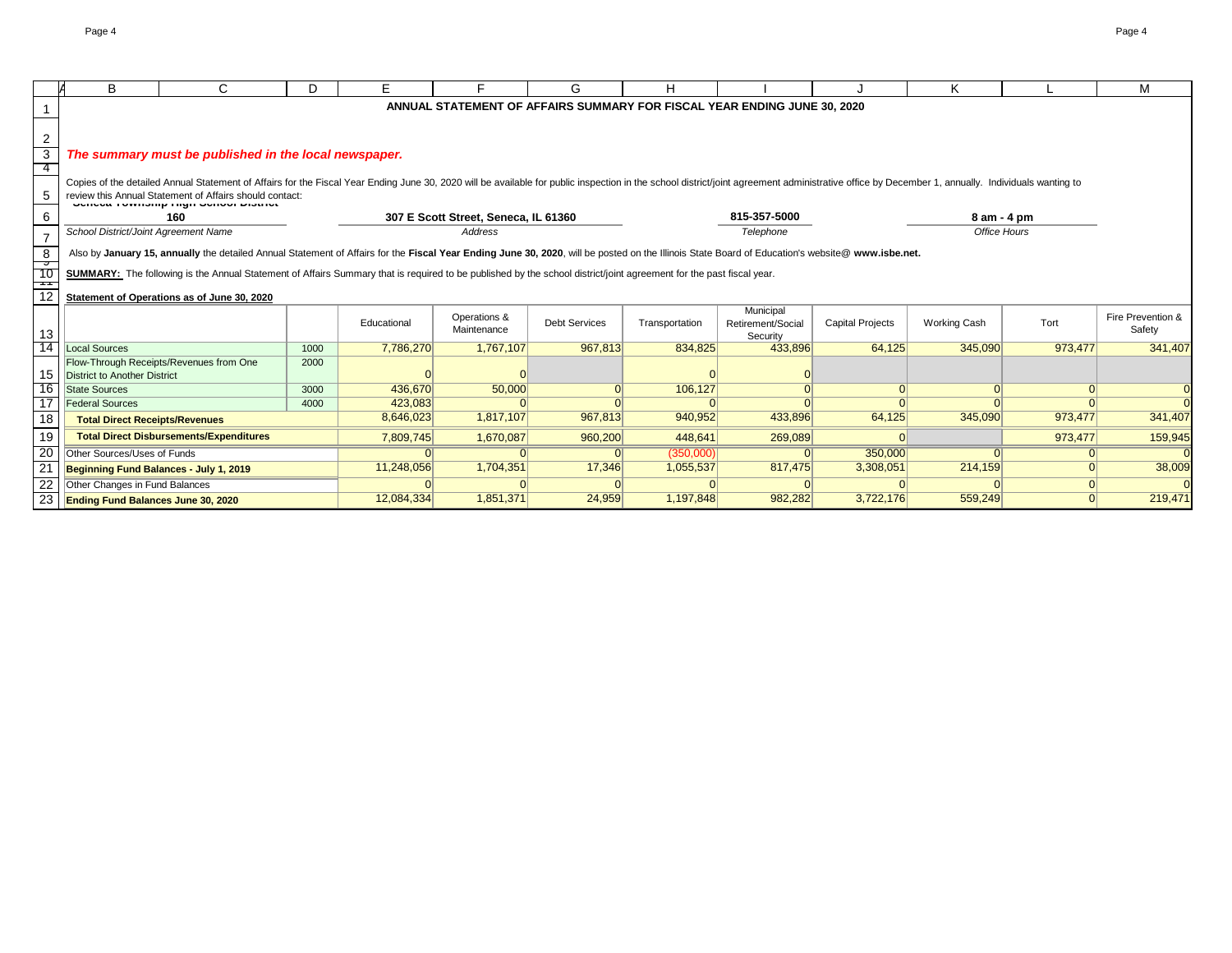| $\mathsf{A}$<br>B                                                                                                                                                                                                                                                                                                                                                                                                                                      | $\mathsf{C}$                                                                                                                                                                                                                    | D                                                                                                                                                                                                                                                            | E.                                                                                                                                                                                                                                                                                                                                                                        | F.                                                                                                                                                                                                                                                                                                                                                                                                                                                                                                                                                             | G |
|--------------------------------------------------------------------------------------------------------------------------------------------------------------------------------------------------------------------------------------------------------------------------------------------------------------------------------------------------------------------------------------------------------------------------------------------------------|---------------------------------------------------------------------------------------------------------------------------------------------------------------------------------------------------------------------------------|--------------------------------------------------------------------------------------------------------------------------------------------------------------------------------------------------------------------------------------------------------------|---------------------------------------------------------------------------------------------------------------------------------------------------------------------------------------------------------------------------------------------------------------------------------------------------------------------------------------------------------------------------|----------------------------------------------------------------------------------------------------------------------------------------------------------------------------------------------------------------------------------------------------------------------------------------------------------------------------------------------------------------------------------------------------------------------------------------------------------------------------------------------------------------------------------------------------------------|---|
|                                                                                                                                                                                                                                                                                                                                                                                                                                                        |                                                                                                                                                                                                                                 | SALARY SCHEDULE OF GROSS PAYMENTS FOR CERTIFICATED PERSONNEL AND NON-CERTIFICATED PERSONNEL                                                                                                                                                                  |                                                                                                                                                                                                                                                                                                                                                                           |                                                                                                                                                                                                                                                                                                                                                                                                                                                                                                                                                                |   |
| Seneca Township High School District 160<br>35-050-1600-17<br><b>GROSS PAYMENT FOR CERTIFIDE PERSONNEL</b><br>Salary Range: Less Than \$25,000<br><b>CREWS, STANLEY</b><br>DOLOSKI, JENNIFER<br>FRYE, MORGAN<br><b>GROTH, JENNIFER</b><br>MALONE, JULIA<br>MARIK, STACY<br>MAXWELL, HANNAH<br>MINO, AMY<br>O`FLANAGAN, JOAN<br>PADDOCK, KATIE<br>PETERSON, KYLA<br>RICHARDS, MICHAEL G<br>THOMAS, BRIDGETTE<br><b>VICTOR, ALLEGRA</b><br>ZIEL, WAHKU L | This listing must be published in the local newspaper, sent to ISBE, and retained<br>within your district/joint agreement administrative office for public inspection.<br>Salary Range: \$25,000 - \$39,999                     | Salary Range: \$40,000 - \$59,999<br>HOLMAN, BRIAN<br>HOLMAN, JESSICA<br>PEEPLES, REBECCA<br>RUBY, JONATHAN J.<br>SLUTZ, BLAKE M.<br>WALSH, JOHN J                                                                                                           | Salary Range: 60,000 - \$89,999<br>ADAMS, KELSEY<br>APPLEBEE, ANDREW M.<br>BAXTER, JEN<br><b>BRUNGARD, TIM</b><br>CHAMPENE, NOAH J.<br>DECKER, CHRISTOPHER<br>DERBER, LEVI J.<br>JACKSON, ANDREW J<br><b>KEINATH, ALLIE B.</b><br><b>KIRKTON, NICHOLAS</b><br>MCCARTHY, ALISON<br><b>ROCKROHR, JILL</b><br><b>UGOLINI, JACKIE</b><br>WELSH III, EARL H.<br>WINDHAM, LUKAS | Salary Range: \$90,000 and over<br>APPLEBEE, MARILEE K.<br>APPLEBEE, MICHAEL R.<br><b>BAKER, DANIEL</b><br>CARLSON, JAMES<br>COUGHLIN, MICHAEL W.<br>DOLOSKI, MICHAEL A.<br><b>ERICKSON, BRYAN</b><br><b>FOSTER, KIMBERLY</b><br>HAINES, STEVEN E.<br>JACKSON, CHRISTOPHER<br>MACHETTA, MARCIA ANN<br>MAIERHOFER, JEFFREY A.<br>MAIERHOFER, JENNA L.<br>MAXWELL, TERRY<br>MCCARTHY, DANIEL<br>O'BOYLE, THEODORE<br>O`CONNOR, MARY<br><b>READ, ERICA</b><br>STECKEN, DANIEL<br><b>VOILES, MARTIN</b><br><b>VROMAN, ERIC</b><br>WEBER, KENT D.<br>WITTE, RUSSELL |   |
| <b>GROSS PAYMENT FOR NON-CERTIFIED PERSONNEL</b><br>Salary Range: Less Than \$25,000<br>ANDERSON, GREGORY<br>APPLEBEE, ZACHARY A.<br>ARELLANO, KATHRYN<br><b>BAKER, MOLLY</b><br>BARLOW, SUSAN M.<br>BECK, BARBARA J.<br>BERGSTROM, CATHY A.<br><b>BLAIR, COLLEEN</b><br><b>BLAKE, TAMI</b><br>BLAND, SUZANNE M.<br>BONNER, WESLEY H.                                                                                                                  | Salary Range: \$25,000 - \$39,999<br>ALSVIG, JOANN<br><b>BOAZ, NICCOLLE A</b><br>CARSON, GLORIA J.<br>CASTELLI, KIRSTEN R.<br><b>GRIFFIN, ALLISON</b><br>MILLER, BETH ANN<br>O`KRAY, MICHAEL<br>RUDER, KAREN A.<br>TRAGER, JODI | Salary Range: \$40,000 - \$59,999<br>COSS, YVONNE<br>DURDAN, SARA E<br><b>GRUNAUER, ERIC</b><br>KERN, JOSEPH A.<br>LAYCOAX, ROBERT<br>LOCKRIDGE, JOAN<br>MAIERHOFER, NADINE<br>MCGEORGE, CORY M.<br>MCGUAN, LESLEY I<br>PHELAN, KATHY J.<br>SZAFRANSKI, DAWN | Salary Range: \$60,000 and over<br>BUCHANAN, BARRY D.<br><b>HARIG, MARTIN</b>                                                                                                                                                                                                                                                                                             |                                                                                                                                                                                                                                                                                                                                                                                                                                                                                                                                                                |   |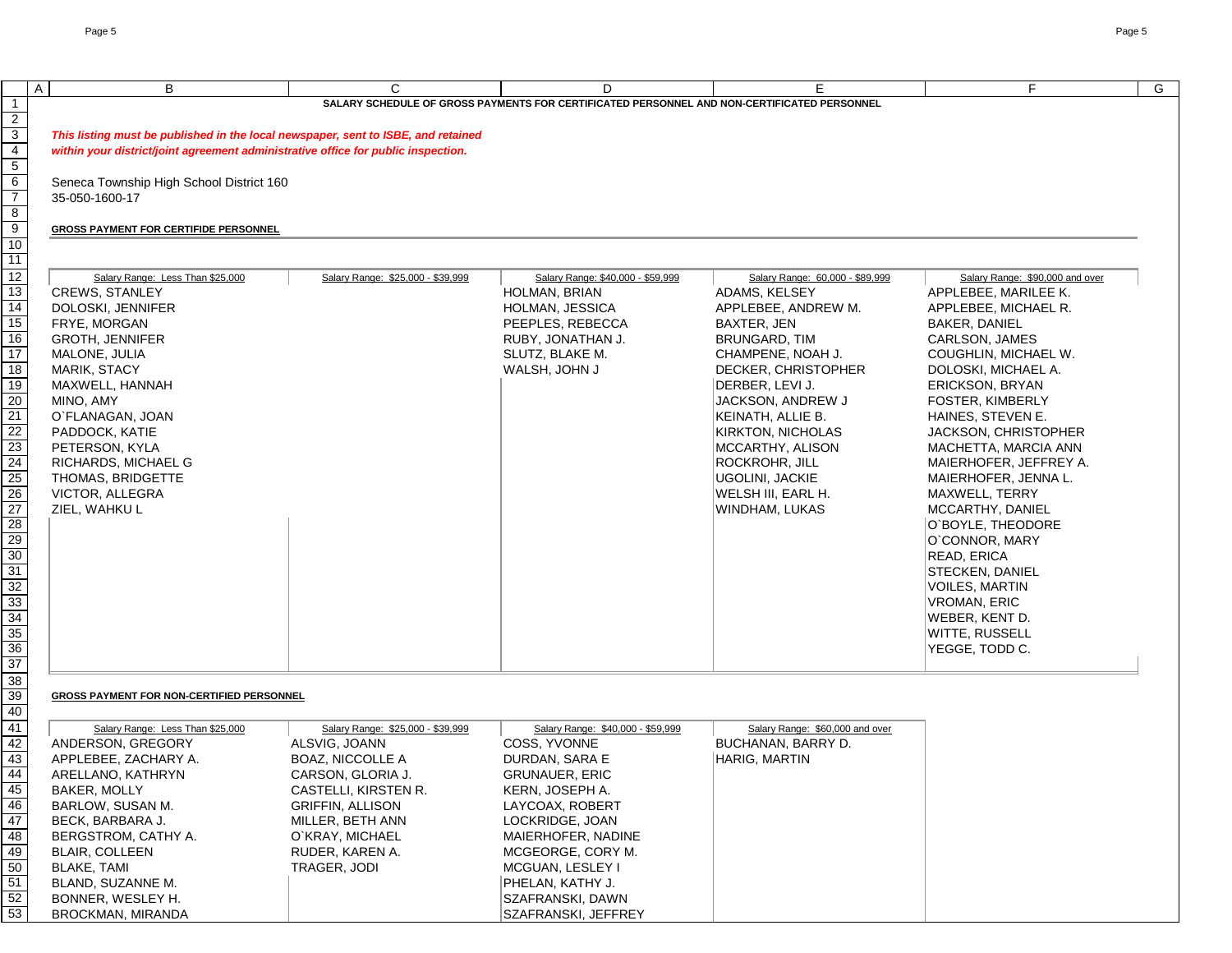| $\frac{54}{55}$<br>BROWN, DONALD G.<br>BRUMMEL, KELLEY A.<br>BRUNO, EVA<br>57<br><b>BUCHANAN, TINA</b><br>58<br>BUTT, IRIS NICOLE<br>$\frac{59}{60}$<br>CAHILL, SARA<br>CAHILL, THOMAS J.<br>61<br>CALLAHAN, CONLAN<br>$\begin{array}{r} 62 \\ 63 \\ \hline 64 \\ \hline 65 \\ \hline 66 \\ \hline 67 \end{array}$<br>CLAUSEN, JANET L<br>CLAY, CHARLES<br>CLOUSE, SHEILA<br>COOKE, KATHLEEN J.<br>CRUZ, AUBREY<br>CULBRETH, GARY W<br>$\frac{68}{69}$<br>$\frac{70}{70}$<br>DRAZKOWSKI, JO NELL<br>DZIEDZIC, JULIE<br>EIKLEBERRY, KRISTA<br>71<br>ELLIS, CARTER J.<br>72<br>ERICKSON, GARY W.<br>$\overline{73}$<br>EVANS, DOUGLAS R.<br>74<br>75<br>76<br>77<br>78<br>79<br>80<br>81<br>82<br>83<br>FERGUSON, MECHTHILD<br><b>GREVE, LEXI</b><br>HACKER, FAITH<br>HAINES, SARAH<br>HAMPTON, JACOB<br>HARDIN, PHILLIP<br>HATFIELD, NATALYA<br>HOUCHIN, AMANDA M<br>HOUCHIN, KIRK A.<br>IZZARELLI, GINA<br>84<br>JACKSON, CHRISTOPHER P<br>85<br>JOHNSON, JAMES<br>86<br>KLICKER, ABAGAIL<br>87<br>KLUZEK, JAMES J.<br>88<br>KRULL, ANNEBELLE J.<br>LEASURE, DYLAN<br>LONG, DALE<br>MAIERHOFER, ROBERT J.<br>MEGLAN, CYNTHIA<br>MILLER, ROSEMARY I.<br>MISENER, KEVIN<br>NEIMANN, SHERRY D.<br>NORTON, STACY<br>OBOYLE, CREIGHTON<br>ODUM, SILAS<br>OGDEN, FRANCES A.<br>PANDOLFI, KELLY<br>$\frac{101}{102}$ $\frac{103}{104}$ $\frac{104}{105}$<br>PANDOLFI, LESLIE<br>PAULSEN, JODIE<br>PAULSON, CHAD<br>PETERSON, JUANITA L.<br>POWELL, SUSAN<br>106<br>RANEY, KAREN | $\overline{A}$<br>B | $\mathsf C$ | D | E | F | $\overline{G}$ |
|--------------------------------------------------------------------------------------------------------------------------------------------------------------------------------------------------------------------------------------------------------------------------------------------------------------------------------------------------------------------------------------------------------------------------------------------------------------------------------------------------------------------------------------------------------------------------------------------------------------------------------------------------------------------------------------------------------------------------------------------------------------------------------------------------------------------------------------------------------------------------------------------------------------------------------------------------------------------------------------------------------------------------------------------------------------------------------------------------------------------------------------------------------------------------------------------------------------------------------------------------------------------------------------------------------------------------------------------------------------------------------------------------------------------------------------------------------------------------|---------------------|-------------|---|---|---|----------------|
|                                                                                                                                                                                                                                                                                                                                                                                                                                                                                                                                                                                                                                                                                                                                                                                                                                                                                                                                                                                                                                                                                                                                                                                                                                                                                                                                                                                                                                                                          |                     |             |   |   |   |                |
|                                                                                                                                                                                                                                                                                                                                                                                                                                                                                                                                                                                                                                                                                                                                                                                                                                                                                                                                                                                                                                                                                                                                                                                                                                                                                                                                                                                                                                                                          |                     |             |   |   |   |                |
|                                                                                                                                                                                                                                                                                                                                                                                                                                                                                                                                                                                                                                                                                                                                                                                                                                                                                                                                                                                                                                                                                                                                                                                                                                                                                                                                                                                                                                                                          |                     |             |   |   |   |                |
|                                                                                                                                                                                                                                                                                                                                                                                                                                                                                                                                                                                                                                                                                                                                                                                                                                                                                                                                                                                                                                                                                                                                                                                                                                                                                                                                                                                                                                                                          |                     |             |   |   |   |                |
|                                                                                                                                                                                                                                                                                                                                                                                                                                                                                                                                                                                                                                                                                                                                                                                                                                                                                                                                                                                                                                                                                                                                                                                                                                                                                                                                                                                                                                                                          |                     |             |   |   |   |                |
|                                                                                                                                                                                                                                                                                                                                                                                                                                                                                                                                                                                                                                                                                                                                                                                                                                                                                                                                                                                                                                                                                                                                                                                                                                                                                                                                                                                                                                                                          |                     |             |   |   |   |                |
|                                                                                                                                                                                                                                                                                                                                                                                                                                                                                                                                                                                                                                                                                                                                                                                                                                                                                                                                                                                                                                                                                                                                                                                                                                                                                                                                                                                                                                                                          |                     |             |   |   |   |                |
|                                                                                                                                                                                                                                                                                                                                                                                                                                                                                                                                                                                                                                                                                                                                                                                                                                                                                                                                                                                                                                                                                                                                                                                                                                                                                                                                                                                                                                                                          |                     |             |   |   |   |                |
|                                                                                                                                                                                                                                                                                                                                                                                                                                                                                                                                                                                                                                                                                                                                                                                                                                                                                                                                                                                                                                                                                                                                                                                                                                                                                                                                                                                                                                                                          |                     |             |   |   |   |                |
|                                                                                                                                                                                                                                                                                                                                                                                                                                                                                                                                                                                                                                                                                                                                                                                                                                                                                                                                                                                                                                                                                                                                                                                                                                                                                                                                                                                                                                                                          |                     |             |   |   |   |                |
|                                                                                                                                                                                                                                                                                                                                                                                                                                                                                                                                                                                                                                                                                                                                                                                                                                                                                                                                                                                                                                                                                                                                                                                                                                                                                                                                                                                                                                                                          |                     |             |   |   |   |                |
|                                                                                                                                                                                                                                                                                                                                                                                                                                                                                                                                                                                                                                                                                                                                                                                                                                                                                                                                                                                                                                                                                                                                                                                                                                                                                                                                                                                                                                                                          |                     |             |   |   |   |                |
|                                                                                                                                                                                                                                                                                                                                                                                                                                                                                                                                                                                                                                                                                                                                                                                                                                                                                                                                                                                                                                                                                                                                                                                                                                                                                                                                                                                                                                                                          |                     |             |   |   |   |                |
|                                                                                                                                                                                                                                                                                                                                                                                                                                                                                                                                                                                                                                                                                                                                                                                                                                                                                                                                                                                                                                                                                                                                                                                                                                                                                                                                                                                                                                                                          |                     |             |   |   |   |                |
|                                                                                                                                                                                                                                                                                                                                                                                                                                                                                                                                                                                                                                                                                                                                                                                                                                                                                                                                                                                                                                                                                                                                                                                                                                                                                                                                                                                                                                                                          |                     |             |   |   |   |                |
|                                                                                                                                                                                                                                                                                                                                                                                                                                                                                                                                                                                                                                                                                                                                                                                                                                                                                                                                                                                                                                                                                                                                                                                                                                                                                                                                                                                                                                                                          |                     |             |   |   |   |                |
|                                                                                                                                                                                                                                                                                                                                                                                                                                                                                                                                                                                                                                                                                                                                                                                                                                                                                                                                                                                                                                                                                                                                                                                                                                                                                                                                                                                                                                                                          |                     |             |   |   |   |                |
|                                                                                                                                                                                                                                                                                                                                                                                                                                                                                                                                                                                                                                                                                                                                                                                                                                                                                                                                                                                                                                                                                                                                                                                                                                                                                                                                                                                                                                                                          |                     |             |   |   |   |                |
|                                                                                                                                                                                                                                                                                                                                                                                                                                                                                                                                                                                                                                                                                                                                                                                                                                                                                                                                                                                                                                                                                                                                                                                                                                                                                                                                                                                                                                                                          |                     |             |   |   |   |                |
|                                                                                                                                                                                                                                                                                                                                                                                                                                                                                                                                                                                                                                                                                                                                                                                                                                                                                                                                                                                                                                                                                                                                                                                                                                                                                                                                                                                                                                                                          |                     |             |   |   |   |                |
|                                                                                                                                                                                                                                                                                                                                                                                                                                                                                                                                                                                                                                                                                                                                                                                                                                                                                                                                                                                                                                                                                                                                                                                                                                                                                                                                                                                                                                                                          |                     |             |   |   |   |                |
|                                                                                                                                                                                                                                                                                                                                                                                                                                                                                                                                                                                                                                                                                                                                                                                                                                                                                                                                                                                                                                                                                                                                                                                                                                                                                                                                                                                                                                                                          |                     |             |   |   |   |                |
|                                                                                                                                                                                                                                                                                                                                                                                                                                                                                                                                                                                                                                                                                                                                                                                                                                                                                                                                                                                                                                                                                                                                                                                                                                                                                                                                                                                                                                                                          |                     |             |   |   |   |                |
|                                                                                                                                                                                                                                                                                                                                                                                                                                                                                                                                                                                                                                                                                                                                                                                                                                                                                                                                                                                                                                                                                                                                                                                                                                                                                                                                                                                                                                                                          |                     |             |   |   |   |                |
|                                                                                                                                                                                                                                                                                                                                                                                                                                                                                                                                                                                                                                                                                                                                                                                                                                                                                                                                                                                                                                                                                                                                                                                                                                                                                                                                                                                                                                                                          |                     |             |   |   |   |                |
|                                                                                                                                                                                                                                                                                                                                                                                                                                                                                                                                                                                                                                                                                                                                                                                                                                                                                                                                                                                                                                                                                                                                                                                                                                                                                                                                                                                                                                                                          |                     |             |   |   |   |                |
|                                                                                                                                                                                                                                                                                                                                                                                                                                                                                                                                                                                                                                                                                                                                                                                                                                                                                                                                                                                                                                                                                                                                                                                                                                                                                                                                                                                                                                                                          |                     |             |   |   |   |                |
|                                                                                                                                                                                                                                                                                                                                                                                                                                                                                                                                                                                                                                                                                                                                                                                                                                                                                                                                                                                                                                                                                                                                                                                                                                                                                                                                                                                                                                                                          |                     |             |   |   |   |                |
|                                                                                                                                                                                                                                                                                                                                                                                                                                                                                                                                                                                                                                                                                                                                                                                                                                                                                                                                                                                                                                                                                                                                                                                                                                                                                                                                                                                                                                                                          |                     |             |   |   |   |                |
|                                                                                                                                                                                                                                                                                                                                                                                                                                                                                                                                                                                                                                                                                                                                                                                                                                                                                                                                                                                                                                                                                                                                                                                                                                                                                                                                                                                                                                                                          |                     |             |   |   |   |                |
|                                                                                                                                                                                                                                                                                                                                                                                                                                                                                                                                                                                                                                                                                                                                                                                                                                                                                                                                                                                                                                                                                                                                                                                                                                                                                                                                                                                                                                                                          |                     |             |   |   |   |                |
|                                                                                                                                                                                                                                                                                                                                                                                                                                                                                                                                                                                                                                                                                                                                                                                                                                                                                                                                                                                                                                                                                                                                                                                                                                                                                                                                                                                                                                                                          |                     |             |   |   |   |                |
|                                                                                                                                                                                                                                                                                                                                                                                                                                                                                                                                                                                                                                                                                                                                                                                                                                                                                                                                                                                                                                                                                                                                                                                                                                                                                                                                                                                                                                                                          |                     |             |   |   |   |                |
|                                                                                                                                                                                                                                                                                                                                                                                                                                                                                                                                                                                                                                                                                                                                                                                                                                                                                                                                                                                                                                                                                                                                                                                                                                                                                                                                                                                                                                                                          |                     |             |   |   |   |                |
|                                                                                                                                                                                                                                                                                                                                                                                                                                                                                                                                                                                                                                                                                                                                                                                                                                                                                                                                                                                                                                                                                                                                                                                                                                                                                                                                                                                                                                                                          |                     |             |   |   |   |                |
|                                                                                                                                                                                                                                                                                                                                                                                                                                                                                                                                                                                                                                                                                                                                                                                                                                                                                                                                                                                                                                                                                                                                                                                                                                                                                                                                                                                                                                                                          |                     |             |   |   |   |                |
|                                                                                                                                                                                                                                                                                                                                                                                                                                                                                                                                                                                                                                                                                                                                                                                                                                                                                                                                                                                                                                                                                                                                                                                                                                                                                                                                                                                                                                                                          |                     |             |   |   |   |                |
|                                                                                                                                                                                                                                                                                                                                                                                                                                                                                                                                                                                                                                                                                                                                                                                                                                                                                                                                                                                                                                                                                                                                                                                                                                                                                                                                                                                                                                                                          |                     |             |   |   |   |                |
|                                                                                                                                                                                                                                                                                                                                                                                                                                                                                                                                                                                                                                                                                                                                                                                                                                                                                                                                                                                                                                                                                                                                                                                                                                                                                                                                                                                                                                                                          |                     |             |   |   |   |                |
|                                                                                                                                                                                                                                                                                                                                                                                                                                                                                                                                                                                                                                                                                                                                                                                                                                                                                                                                                                                                                                                                                                                                                                                                                                                                                                                                                                                                                                                                          |                     |             |   |   |   |                |
|                                                                                                                                                                                                                                                                                                                                                                                                                                                                                                                                                                                                                                                                                                                                                                                                                                                                                                                                                                                                                                                                                                                                                                                                                                                                                                                                                                                                                                                                          |                     |             |   |   |   |                |
|                                                                                                                                                                                                                                                                                                                                                                                                                                                                                                                                                                                                                                                                                                                                                                                                                                                                                                                                                                                                                                                                                                                                                                                                                                                                                                                                                                                                                                                                          |                     |             |   |   |   |                |
|                                                                                                                                                                                                                                                                                                                                                                                                                                                                                                                                                                                                                                                                                                                                                                                                                                                                                                                                                                                                                                                                                                                                                                                                                                                                                                                                                                                                                                                                          |                     |             |   |   |   |                |
|                                                                                                                                                                                                                                                                                                                                                                                                                                                                                                                                                                                                                                                                                                                                                                                                                                                                                                                                                                                                                                                                                                                                                                                                                                                                                                                                                                                                                                                                          |                     |             |   |   |   |                |
|                                                                                                                                                                                                                                                                                                                                                                                                                                                                                                                                                                                                                                                                                                                                                                                                                                                                                                                                                                                                                                                                                                                                                                                                                                                                                                                                                                                                                                                                          |                     |             |   |   |   |                |
|                                                                                                                                                                                                                                                                                                                                                                                                                                                                                                                                                                                                                                                                                                                                                                                                                                                                                                                                                                                                                                                                                                                                                                                                                                                                                                                                                                                                                                                                          |                     |             |   |   |   |                |
|                                                                                                                                                                                                                                                                                                                                                                                                                                                                                                                                                                                                                                                                                                                                                                                                                                                                                                                                                                                                                                                                                                                                                                                                                                                                                                                                                                                                                                                                          |                     |             |   |   |   |                |
|                                                                                                                                                                                                                                                                                                                                                                                                                                                                                                                                                                                                                                                                                                                                                                                                                                                                                                                                                                                                                                                                                                                                                                                                                                                                                                                                                                                                                                                                          |                     |             |   |   |   |                |
|                                                                                                                                                                                                                                                                                                                                                                                                                                                                                                                                                                                                                                                                                                                                                                                                                                                                                                                                                                                                                                                                                                                                                                                                                                                                                                                                                                                                                                                                          |                     |             |   |   |   |                |
|                                                                                                                                                                                                                                                                                                                                                                                                                                                                                                                                                                                                                                                                                                                                                                                                                                                                                                                                                                                                                                                                                                                                                                                                                                                                                                                                                                                                                                                                          |                     |             |   |   |   |                |
|                                                                                                                                                                                                                                                                                                                                                                                                                                                                                                                                                                                                                                                                                                                                                                                                                                                                                                                                                                                                                                                                                                                                                                                                                                                                                                                                                                                                                                                                          |                     |             |   |   |   |                |
|                                                                                                                                                                                                                                                                                                                                                                                                                                                                                                                                                                                                                                                                                                                                                                                                                                                                                                                                                                                                                                                                                                                                                                                                                                                                                                                                                                                                                                                                          |                     |             |   |   |   |                |
|                                                                                                                                                                                                                                                                                                                                                                                                                                                                                                                                                                                                                                                                                                                                                                                                                                                                                                                                                                                                                                                                                                                                                                                                                                                                                                                                                                                                                                                                          |                     |             |   |   |   |                |
|                                                                                                                                                                                                                                                                                                                                                                                                                                                                                                                                                                                                                                                                                                                                                                                                                                                                                                                                                                                                                                                                                                                                                                                                                                                                                                                                                                                                                                                                          |                     |             |   |   |   |                |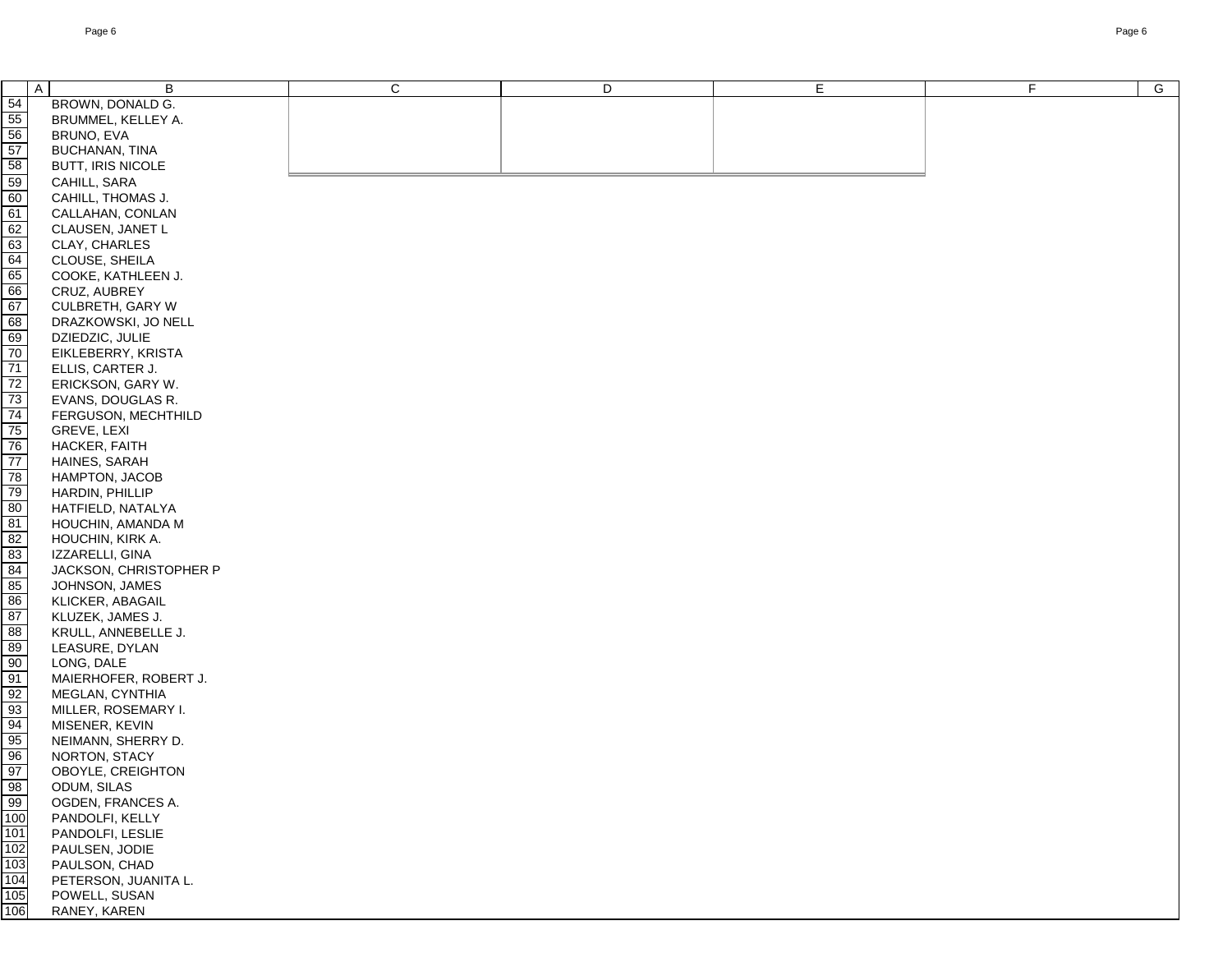|                                                                       | $\overline{A}$<br>B   | C | D | E. | G |
|-----------------------------------------------------------------------|-----------------------|---|---|----|---|
| $\frac{107}{108}$ $\frac{109}{111}$                                   | SANDNESS, RYAN        |   |   |    |   |
|                                                                       | SANGSTON, KENNETH     |   |   |    |   |
|                                                                       | SANGSTON, LUKE        |   |   |    |   |
|                                                                       | SCHAIBLE, ANTOINETTE  |   |   |    |   |
|                                                                       | SCHAIBLEY, AUSTIN     |   |   |    |   |
| 112                                                                   | SCHAIBLEY, RACHAEL M  |   |   |    |   |
| 113                                                                   | SHREVE, ALEXANDER, C. |   |   |    |   |
| 114                                                                   | SMITH, ANDREA         |   |   |    |   |
| 115                                                                   | STENZEL, JEFF D.      |   |   |    |   |
| 116                                                                   | STUEDEMANN, TAELOR    |   |   |    |   |
| 117                                                                   | SUPP, KIMBERLY K.     |   |   |    |   |
| 118                                                                   | THORSON, ROBERT       |   |   |    |   |
| 119                                                                   | UGOLINI, BARBARA      |   |   |    |   |
|                                                                       | URSUA, JACOB          |   |   |    |   |
| $\begin{array}{r} 120 \\ 121 \\ 122 \\ 123 \\ 124 \\ 125 \end{array}$ | VICTOR, MARK S.       |   |   |    |   |
|                                                                       | VROMAN, AMBER R.      |   |   |    |   |
|                                                                       | WALSH, JODI           |   |   |    |   |
|                                                                       | WEBER, MARGI          |   |   |    |   |
|                                                                       | WESTMORELAND, BRENDA  |   |   |    |   |
| 126                                                                   | WIDMAN, ISABELLA R.   |   |   |    |   |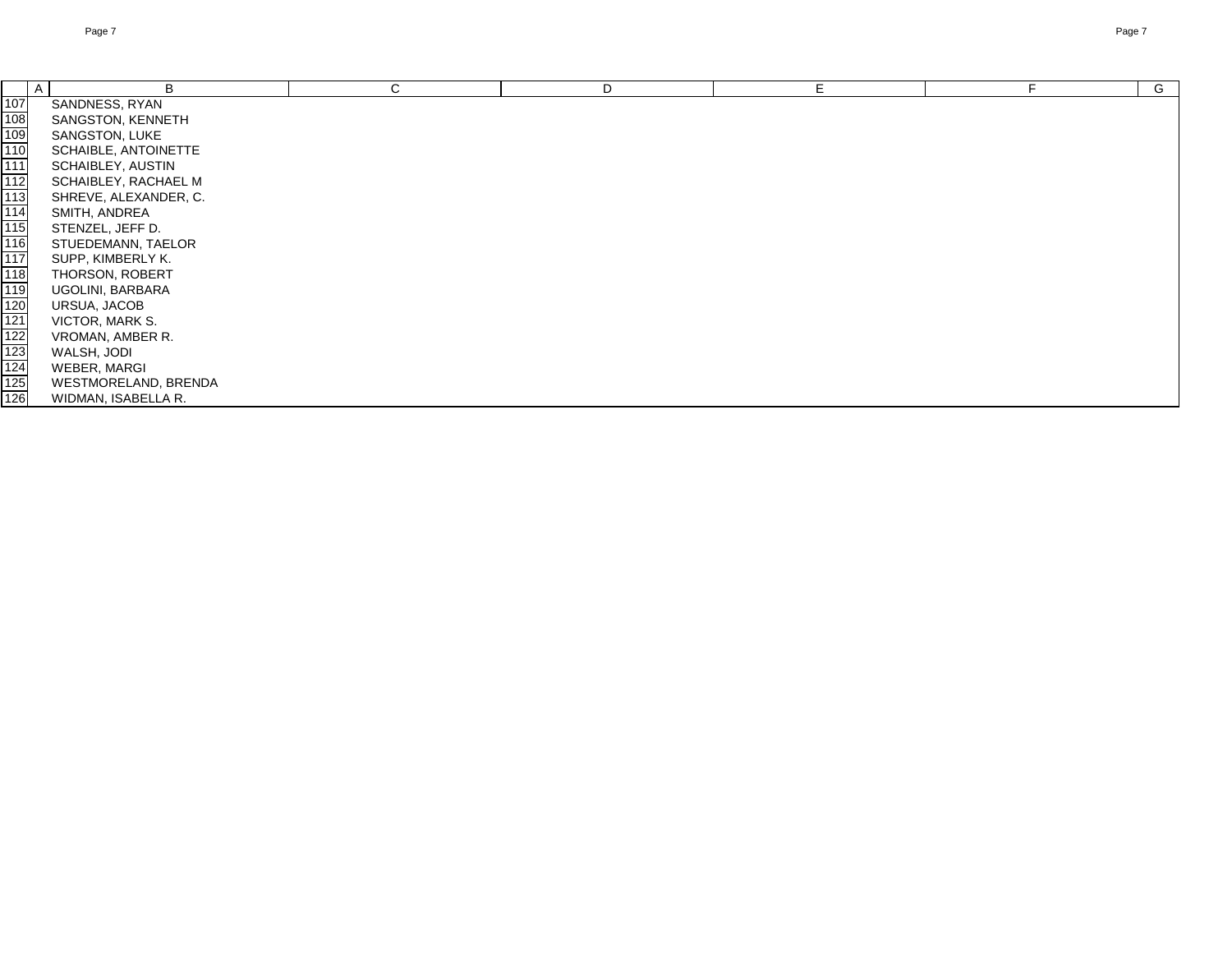|                     | A                                                                                                                                                                     | B                          | C | D                                      | E                         |
|---------------------|-----------------------------------------------------------------------------------------------------------------------------------------------------------------------|----------------------------|---|----------------------------------------|---------------------------|
|                     | Payments over \$2,500, excluding wages and salaries.                                                                                                                  |                            |   |                                        |                           |
| $\mathbf 1$         |                                                                                                                                                                       |                            |   |                                        |                           |
| $\overline{2}$<br>3 | This listing must be published in the local newspaper, sent to ISBE, and<br>retained within your district/joint agreement administrative office for public inspection |                            |   |                                        |                           |
| $\overline{4}$      |                                                                                                                                                                       |                            |   |                                        |                           |
| $\overline{5}$      | Seneca Township High School District 160                                                                                                                              |                            |   |                                        |                           |
| 6                   | 35-050-1600-17                                                                                                                                                        |                            |   |                                        |                           |
| $\overline{7}$      | Person, Firm, or Corporation                                                                                                                                          | <b>Aggregate Amount</b>    |   | Person, Firm, or Corporation           | Aggregate Amount          |
|                     | 8 AHW LLC                                                                                                                                                             | \$14,945.02                |   | In New Level Enterpri                  | \$3,062.00                |
|                     | 9 ALL DRESSED UP                                                                                                                                                      | \$3,928.50                 |   | Int In New Level Ente                  | \$2,738.50                |
|                     | 10 AMALGAMATED BANK OF CHICAGO                                                                                                                                        | \$960,675.00               |   | JOHNS SERVICE & SALES INC              | \$12,405.07               |
|                     | 11 Amazon.Com                                                                                                                                                         | \$54,701.85                |   | KIDZ KORRAL EDUCATION CENTEF           | \$7,750.00                |
|                     | 12 ATI SPORTS MEDICINE                                                                                                                                                | \$32,999.99                |   | KLEIN THORPE JENKINS LTD.              | \$16,452.30               |
|                     | 13 AUTOMATIC FIRE SYSTEMS, INC.                                                                                                                                       | \$5,754.00                 |   | K-Log, Inc.                            | \$4,711.36                |
|                     | 14 BAUER ROOFING                                                                                                                                                      | \$11,865.00                |   | KOHL WHOLESALE                         | \$104,479.52              |
|                     | <b>15 BLICK ART MATERIALS</b>                                                                                                                                         | \$16,688.74                |   | KONE INC.                              | \$3,261.48                |
|                     | 16 BLUE CROSS BLUE SHIELD OF ILLI                                                                                                                                     | \$1,245,823.52             |   | <b>LEAF</b>                            | \$59,577.14               |
|                     | 17 BLUEVOYANT LLC                                                                                                                                                     | \$12,000.00                |   | <b>LEASE</b>                           | \$54,810.13               |
|                     | 18 BMO HARRIS MASTERCARD                                                                                                                                              | \$307,284.04               |   | Level 42 Sports                        | \$5,457.00                |
|                     | 19 BOJANGLE TECH                                                                                                                                                      | \$39,999.96                |   | LOCKRIDGE, CAROLYN                     | \$4,000.00                |
|                     | $20$ Bp                                                                                                                                                               | \$11,624.26                |   | MARK1                                  | \$6,000.00                |
|                     | 21 BRANDT EXCAVATING INC.                                                                                                                                             | \$3,820.00                 |   | MEDCO SUPPLY CO.                       | \$7,635.47                |
|                     | 22 Bsn Sports Llc                                                                                                                                                     | \$50,825.68                |   | Menards                                | \$10,069.47               |
|                     | 23 BUILDING TECHNOLOGY CONSULT                                                                                                                                        | \$14,005.40                |   | MERRIMAC SOLUTIONS, INC                | \$8,557.50                |
|                     | 24 BURRIS EQUIPMENT                                                                                                                                                   | \$4,387.87                 |   | Mhe McGraw-Hill Ecomm                  | \$2,653.33                |
|                     | 25 CAMELOT EDUCATION                                                                                                                                                  | \$25,319.37                |   | MIDWEST OFFICE INTERIORS               | \$9,811.40                |
|                     | 26 Caseys Gen Store 1665                                                                                                                                              | \$7,880.04                 |   | <b>MILLER TREE SERVICE</b>             | \$9,000.00                |
|                     | 27 CDW GOVERNMENT, INC                                                                                                                                                | \$60,676.53                |   | <b>MORRIS COUNTRY CLUB</b>             | \$3,753.54                |
|                     | 28 CENGAGE LEARNING INC./GALE                                                                                                                                         | \$14,791.83                |   | MORRIS HIGH SCHOOL DIST#101            | \$2,570.00                |
| 29                  | <b>CENTRAL ILLINOIS PRODUCE</b>                                                                                                                                       | \$9,755.20                 |   | MVK ELEM DISTRICT 2C                   | \$233,011.72              |
|                     | 30 CENTRAL STATES BUS SALES, INC                                                                                                                                      | \$53,172.46                |   | <b>NICOR</b>                           | \$3,397.94                |
| 31                  | <b>CHAMLIN &amp; ASSOCIATES INC</b>                                                                                                                                   | \$14,400.00                |   | NORTHERN ILLINOIS UNIVERSITY           | \$10,800.00               |
|                     | 32 COCA-COLA REFRESHMENTS                                                                                                                                             | \$22,819.19                |   | OMNI U.S.                              | \$157,720.00              |
|                     | 33 Comfort Suites Fishers                                                                                                                                             | \$6,451.20                 |   | Paypal                                 | \$3,296.95                |
|                     | 34 COMMUNITY UNIT DIST 2                                                                                                                                              | \$6,894.27                 |   | <b>PCMG</b>                            | \$3,251.30                |
|                     | 35 COMPLETE INSULATION SERVICES                                                                                                                                       | \$7,118.00                 |   | PEARSON EDUCATION INC                  | \$9,003.42                |
|                     | 36 CONSTELLATION NATURAL GAS LI                                                                                                                                       | \$33,963.79                |   | PENSERV PLAN SERVICES, INC.            | \$25,600.00               |
|                     | 37 CONSTELLATION NEW ENERGY IN                                                                                                                                        | \$215,216.72               |   | PITNEY BOWES PURCHASE POWE             | \$5,000.00                |
|                     | 38 CONSTRUCTION BY CAMCO, INC<br>39 CORNERSTONE ENERGY GROUP I                                                                                                        | \$117,249.36<br>\$4,477.42 |   | PLATZ, LUKAS & AMANDA<br>Powerschool   | \$3,591.36<br>\$16,994.02 |
|                     | 40 CORONET DODGE                                                                                                                                                      | \$16,900.00                |   | PRAIRIE STATE INSURANCE COOP           | \$74,957.00               |
|                     | 41 CORRECT DIGITAL DISPLAYS INC                                                                                                                                       | \$38,120.00                |   | PROVEN BUSINESS SYSTEMS                | \$4,463.59                |
|                     | 42 CORRECT ELECTRIC INC                                                                                                                                               | \$13,062.50                |   | <b>QUAKA TRUCKING &amp; EXCAVATING</b> | \$30,151.61               |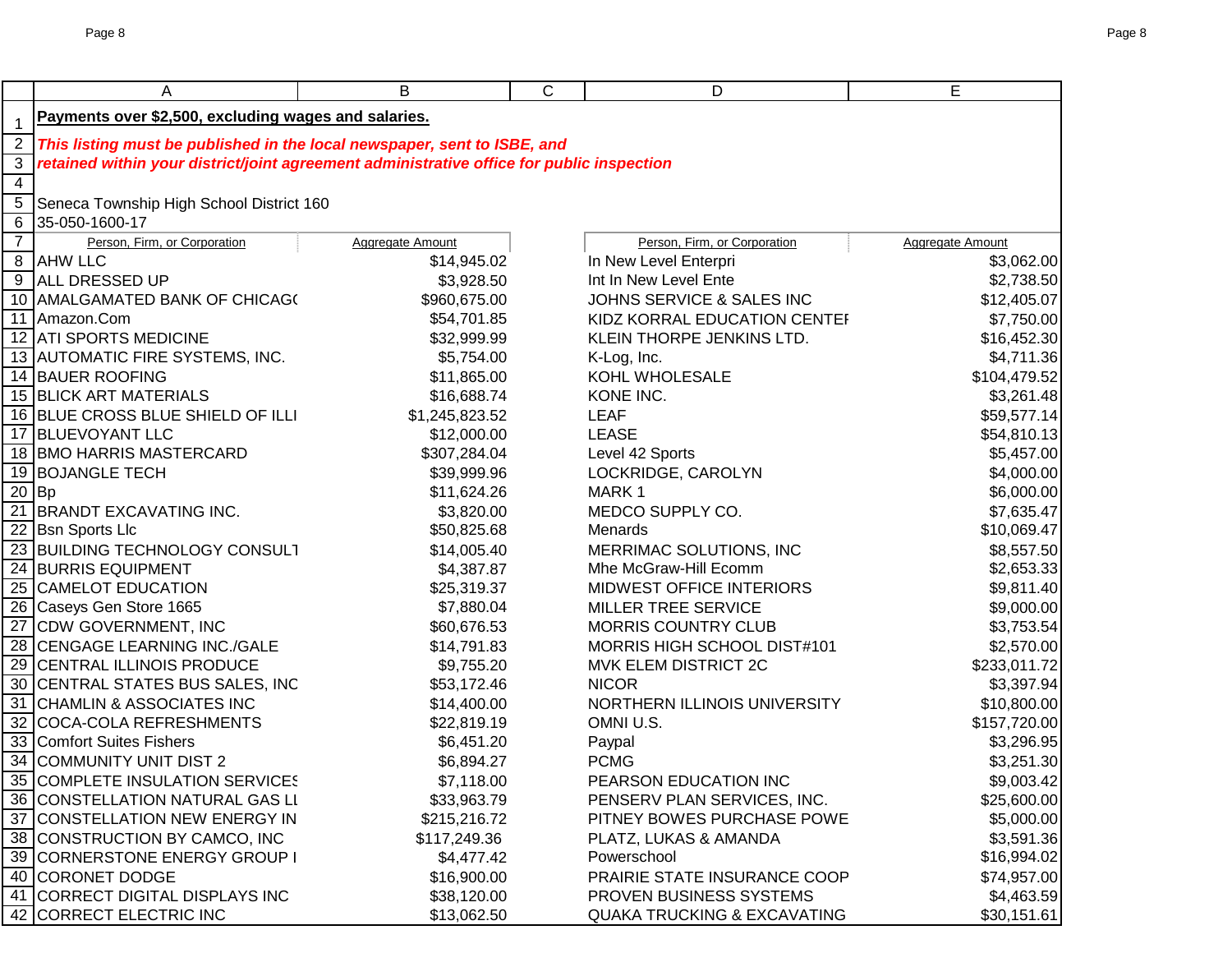|    | A                                  | Β            | $\overline{C}$ | D                                  | $\overline{E}$ |
|----|------------------------------------|--------------|----------------|------------------------------------|----------------|
|    | 43 COTG                            | \$5,260.00   |                | RCM LABORATORIES INC.              | \$4,955.00     |
|    | 44 CRESCENT ELECTRIC SUPPLY COI    | \$58,424.09  |                | <b>REDS TRUCK REPAIR</b>           | \$3,762.65     |
|    | 45 DEARBORN LIFE INSURANCE COM     | \$8,885.24   |                | REFLECTIVE LEARNING LLC            | \$29,700.00    |
|    | 46 DELL TECHNOLOGIES               | \$2,839.06   |                | REGIONAL OFFICE OF EDUCATION       | \$3,816.60     |
|    | 47 DELTA DENTAL - RISK             | \$60,599.07  |                | RIVAL5 TECHNOLOGIES CORP           | \$19,537.55    |
|    | 48 DRESBACH DISTRIBUTING CO        | \$18,836.30  |                | Robotevents.Com                    | \$2,570.00     |
|    | 49 Drury Lane                      | \$2,818.53   |                | Rockler                            | \$11,181.32    |
|    | 50 Eastbay Inc                     | \$2,803.00   |                | RUYLE MECHANICAL SERVICES, IN      | \$57,076.96    |
|    | 51 ECSI PEORIA                     | \$6,470.00   |                | Samsclub #4815                     | \$4,557.11     |
|    | 52 EDUCATIONAL FOUNDATION OF SI    | \$2,856.00   |                | Seneca Ace Hardware                | \$5,987.38     |
|    | 53 EICHENAUER SERVICES, INC.       | \$5,986.87   |                | SENECA EDUC.ASSOC.                 | \$23,100.00    |
|    | 54 ELIM CHRISTIAN SERVICES         | \$74,598.05  |                | <b>SENECA FFA CHAPTER</b>          | \$6,359.00     |
|    | 55 Embassy Suites Chica            | \$7,733.51   |                | Seneca Foods                       | \$4,438.57     |
|    | 56 ET PADDOCK ENTERPRISES, INC     | \$7,635.00   |                | SENECA H.S. ACTIVITY ACCOUNT       | \$6,951.00     |
|    | 57 FAIRCOM                         | \$20,000.00  |                | SENECA HIGH STAFF UNION            | \$6,908.65     |
|    | 58 FIRST MIDWEST BANK/IL           | \$957,546.33 |                | SENECA HS DISTRICT                 | \$3,585.81     |
|    | 59 FIRST MIDWEST BANK/SENECA BR    | \$6,000.00   |                | <b>Sentry Safety Supply</b>        | \$2,677.50     |
|    | 60 FRANK PAXTON LUMBER             | \$7,079.32   |                | <b>SHAW MEDIA</b>                  | \$3,915.26     |
| 61 | <b>GLENOAKS THERAPEUTIC DAY SC</b> | \$36,473.98  |                | <b>SHS YEARBOOK</b>                | \$18,335.00    |
|    | 62 GLOBAL WATER TECHNOLOGIES       | \$5,000.00   |                | SNOWDANCE ENTERPRISES              | \$11,463.44    |
|    | 63 Gopher Sport                    | \$5,056.91   |                | SOUND INC                          | \$162,123.00   |
|    | 64 GORENZ & ASSOCIATES LTD         | \$10,650.00  |                | SPECIALIZED DATA SYSTEMS           | \$4,920.00     |
|    | 65 GRAINCO FS INC                  | \$34,202.76  |                | T.H.I.S-TRS INSURANCE              | \$114,351.51   |
|    | 66 GRUNDY AREA VOC.CENTER          | \$3,581.68   |                | TEACHERS RETIREMENT SYS.           | \$466,667.30   |
|    | 67 GRUNDY BANK                     | \$102,458.88 |                | The Cheese Shop                    | \$5,310.00     |
|    | 68 GRUNDY CO SPECIAL ED COOP       | \$15,488.66  |                | THE HOME DEPOT PRO                 | \$6,309.56     |
|    | 69 HAGENBUCH, KATE                 | \$6,187.50   |                | THE MUSIC SHOPPE                   | \$13,454.36    |
|    | 70 HEARTLINE FITNESS SYSTEMS       | \$8,601.45   |                | The Neff Company                   | \$4,562.20     |
|    | 71 HILLMANN PED.THERAPY P.C.       | \$13,360.28  |                | TRACK SURFACES COMPANY             | \$116,000.00   |
|    | 72 HOBART SERVICE                  | \$4,258.77   |                | <b>TRANSPORTATION WITH A PERSO</b> | \$2,800.00     |
|    | 73 HOMETOWN NATIONAL BANK          | \$46,708.84  |                | US BANK EQUIPMENT FINANCE          | \$56,232.00    |
|    | $\overline{74}$ Hudl               | \$4,900.00   |                | <b>VERIZON WIRELESS</b>            | \$6,999.75     |
|    | $75$ IASA                          | \$3,087.93   |                | <b>VETERANS FLOORS INC</b>         | \$3,490.00     |
|    | $\overline{76}$ IASB               | \$10,534.79  |                | <b>VILLAGE OF SENECA</b>           | \$66,158.74    |
|    | $\overline{77}$ IFIBER             | \$8,400.00   |                | VISION SERVICE PLAN                | \$24,042.60    |
|    | 78 Illini Lounge                   | \$3,015.63   |                | WALSWORTH PUBLISHING CO.           | \$10,000.00    |
|    | 79 ILLINI POWER PRODUCTS           | \$7,987.98   |                | <b>WASTE MANAGEMENT</b>            | \$13,518.21    |
|    | 80 ILLINOIS DEPT. OF REVENUE       | \$265,687.33 |                | <b>WHITT LAW LLC</b>               | \$12,316.50    |
|    | 81 Illinois Ffa Assc               | \$2,974.50   |                |                                    |                |
|    | 82 ILLINOIS MUNICIPAL RETIREMENT   | \$149,109.67 |                |                                    |                |
|    | 83 IMPREST I - EDUC.               | \$68,212.48  |                |                                    |                |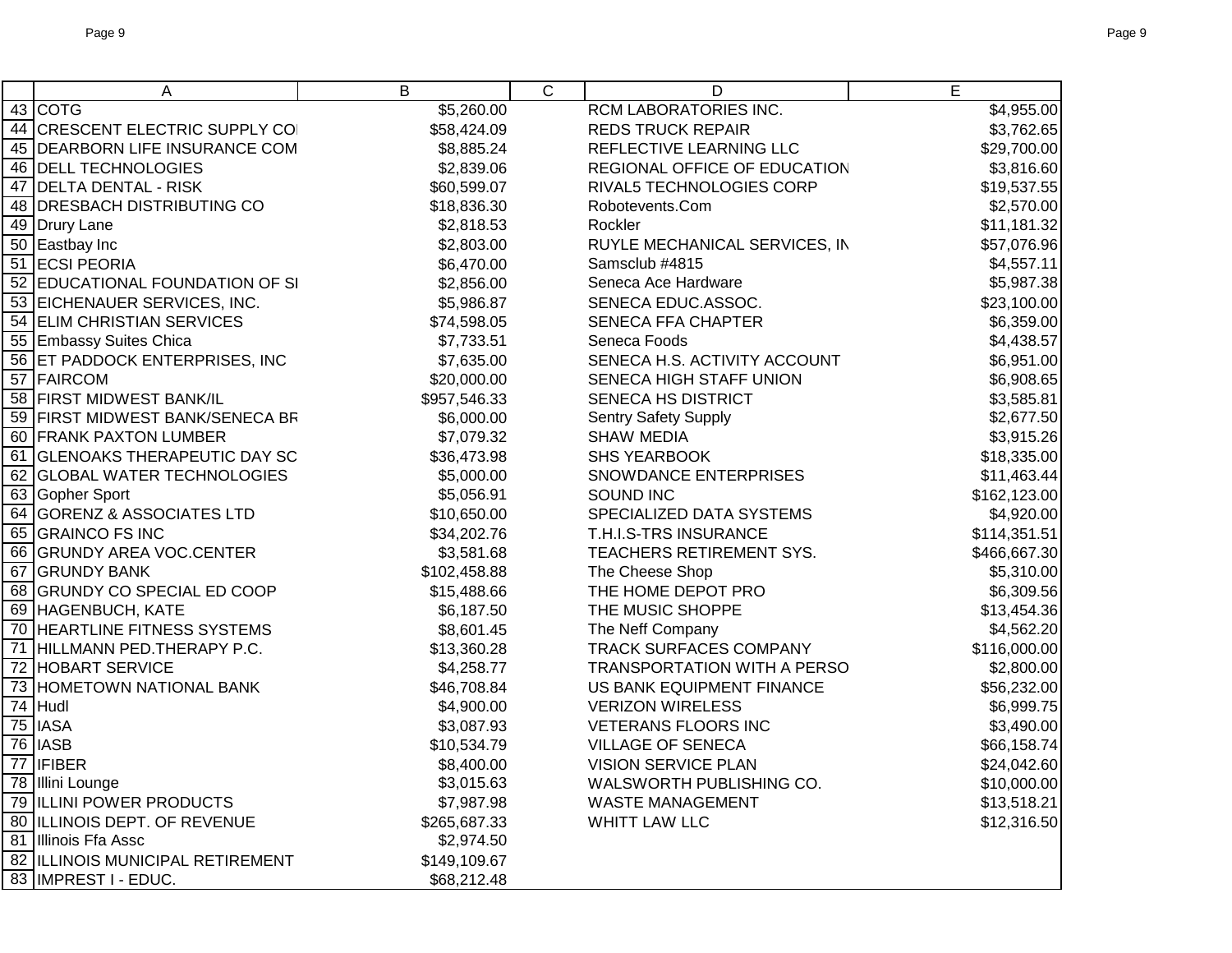|                                  | A<br>B                                                               | C                | E<br>D                                                         | F                       |
|----------------------------------|----------------------------------------------------------------------|------------------|----------------------------------------------------------------|-------------------------|
| $\mathbf{1}$                     |                                                                      |                  | PAYMENTS TO PERSON, FIRM, OR CORPORATION OF \$1,000 TO \$2,500 |                         |
| $\overline{2}$                   |                                                                      |                  |                                                                |                         |
| $\overline{3}$                   | This listing must be sent to ISBE, and retained within your          |                  |                                                                |                         |
| $\overline{4}$                   | district/jointagreement administrative office for public inspection. |                  |                                                                |                         |
| $\overline{5}$                   |                                                                      |                  |                                                                |                         |
| 6                                | <b>Seneca Township High School District 160</b>                      |                  |                                                                |                         |
| $\overline{7}$<br>$\overline{8}$ | 35-050-1600-17                                                       |                  |                                                                |                         |
| 9                                | Payments of \$1,000 to \$2,500, excluding wages and salaries         |                  |                                                                |                         |
| $10$                             |                                                                      |                  |                                                                |                         |
| 11                               | Person, Firm, or Corporation                                         | Aggregate Amount | Person, Firm, or Corporation                                   | <b>Aggregate Amount</b> |
| 12                               | Teambuildr, Llc                                                      | \$1,000.00       | Nasco Fort Atkinson                                            | \$1,977.53              |
| 13                               | AC CONCRETE & CONSTRUCTION                                           | \$2,300.00       | National Ffa -Org                                              | \$1,793.50              |
| 14                               | <b>Aed Superstore</b>                                                | \$1,692.04       | NCPERS GROUP LIFE INS                                          | \$1,152.00              |
| 15                               | <b>AFLAC</b>                                                         | \$1,219.92       | Nor Northern Tool                                              | \$1,620.93              |
| 16                               | AIR GAS USA                                                          | \$1,591.78       | ORKIN EXTERMINATING CO.                                        | \$2,389.08              |
| $17$                             | ALPHA BAKING COMPANY                                                 | \$2,377.58       | Osf Center For Occ. He                                         | \$1,627.00              |
| $18$                             | ARROW SALES & SERVICE INC                                            | \$1,101.00       | Pbi Leasedequipment                                            | \$1,249.74              |
| 19                               | <b>AT&amp;T U-VERSE</b>                                              | \$1,118.24       | <b>Prof Plumbing Group</b>                                     | \$1,935.51              |
| 20                               | Att Bus Phone Pmt                                                    | \$1,422.88       | PROSPERO, ROCHELLE                                             | \$1,014.90              |
| 21                               | Awl Pearson Education                                                | \$1,149.15       | Red Cross Trng & Prod                                          | \$2,400.00              |
| $\overline{22}$                  | <b>B&amp;H PHOTO</b>                                                 | \$2,481.14       | Residence Inn Champaig                                         | \$1,667.88              |
| 23                               | <b>Barefoot Moto</b>                                                 | \$1,098.30       | Rp Lumber 6400                                                 | \$2,020.59              |
| $\overline{24}$                  | <b>BOOMIN VINYL</b>                                                  | \$2,375.00       | Sams Club #8298                                                | \$1,911.24              |
| 25                               | Carolina Biologic Supp                                               | \$1,412.28       | <b>SCHOLASTIC INC</b>                                          | \$1,538.42              |
| 26                               | Cascade Mountain Retai                                               | \$1,570.00       | <b>SENECA AMBULANCE</b>                                        | \$2,000.00              |
| 27                               | CELEBRATIONS 150 LTD, INC                                            | \$2,409.75       | SIGNING ONLINE, LLC                                            | \$1,050.00              |
| 28                               | <b>CORRECT MONITORING SERVICES</b>                                   | \$1,440.00       | <b>Six Flags Great Americ</b>                                  | \$2,412.23              |
| 29                               | COSGROVE CONSTRUCTION INC                                            | \$2,000.00       | SOCS - FES                                                     | \$2,000.00              |
| $30\,$                           | CULLIGAN AQUA SOLUTIONS INC.                                         | \$1,804.48       | Ssp Illinois Ffa                                               | \$2,334.44              |
| 31                               | Doubletree Ab Lincoln                                                | \$1,839.87       | Subway 00176016                                                | \$2,198.77              |
| $\frac{32}{ }$                   | Ffa Org Online                                                       | \$2,275.00       | <b>SUSAN BARLOW</b>                                            | \$1,500.00              |
| 33                               | Fisher Auto Parts 316                                                | \$2,163.10       | SWIFTREACH NETWORKS, LLC                                       | \$1,100.00              |
| $\frac{34}{5}$                   | Flinn Scientific Inc                                                 | \$2,411.42       | TALX UC EXPRESS                                                | \$2,208.94              |
| 35                               | FOLLETT SCHOOL SOLUTIONS INC                                         | \$1,200.45       | <b>TERRACYCLE</b>                                              | \$2,332.00              |
| 36                               | <b>FRONTLINE TECHNOLOGIES</b>                                        | \$1,200.00       | THE SCOPE SHOPPE                                               | \$1,509.50              |
| 37                               | <b>Garveys Office Product</b>                                        | \$1,392.58       | THERAPY CARE                                                   | \$1,137.25              |
| 38                               | Gulf Oil 92063188                                                    | \$1,322.21       | Thrush Services Inc                                            | \$1,275.00              |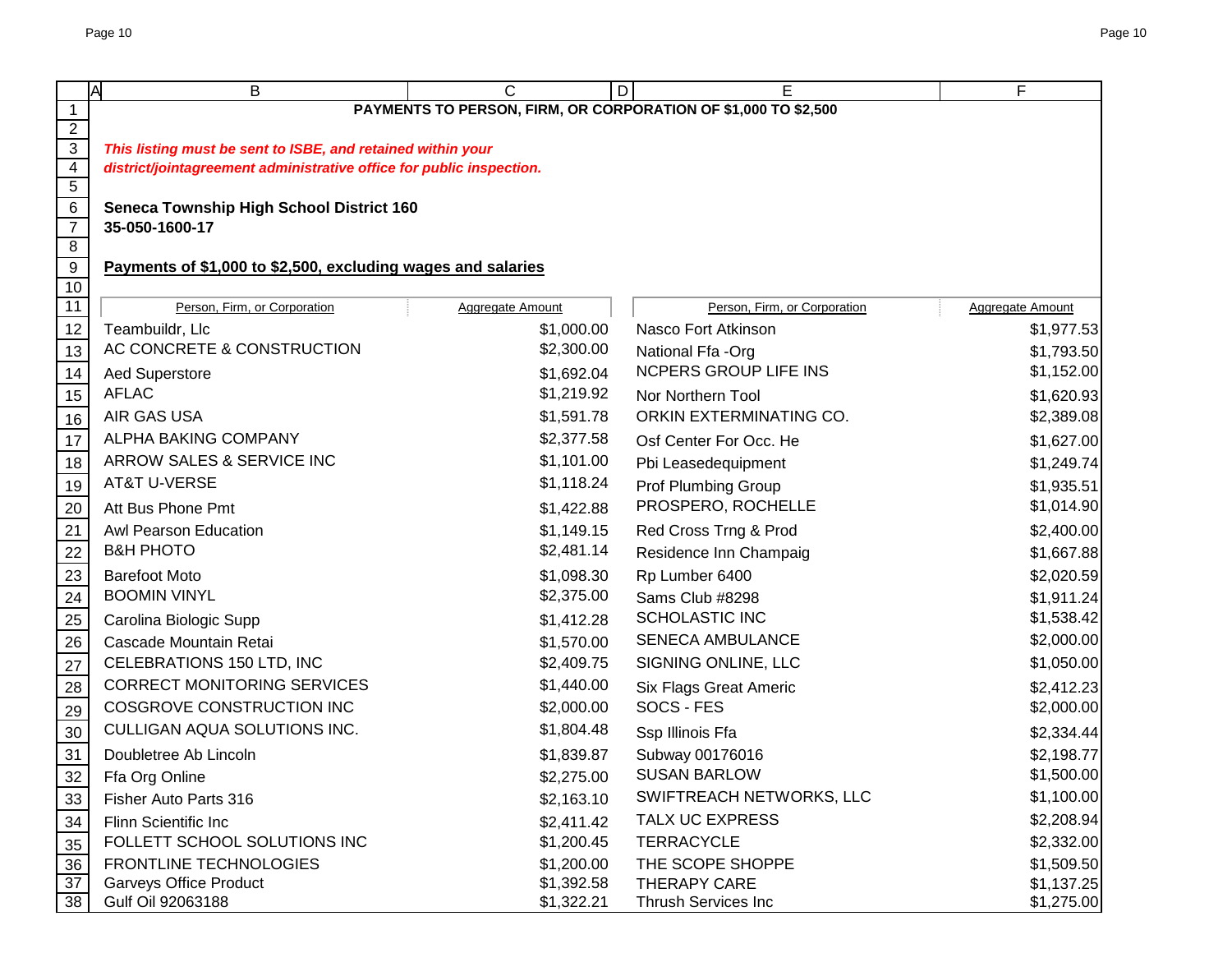|                 | B                               |            | D |                               |            |
|-----------------|---------------------------------|------------|---|-------------------------------|------------|
| 39              | Herff Jones Schol 7900          | \$2,433.05 |   | Tm Old Dominion               | \$2,050.00 |
| 40              | Hicksgas                        | \$1,342.09 |   | <b>Transfer Express</b>       | \$1,256.70 |
| $\overline{41}$ | <b>HOMER INDUSTRIES</b>         | \$1,140.00 |   | Vernier Software & Tec        | \$1,959.70 |
| 42              | Illinois Asbo                   | \$1,710.00 |   | Vex Robotics Inc              | \$1,489.71 |
| 43              | <b>Illinois Principals As</b>   | \$2,144.00 |   | Walgreens #3009               | \$1,296.93 |
| 44              | Int In Valley Athleti           | \$1,445.17 |   | WALLACE GRADE SCHOOL DIST 195 | \$1,753.58 |
| 45              | LASALLE CO. COLLECTOR           | \$1,124.08 |   | Wal-Mart #4699                | \$1,767.86 |
| 46              | <b>LEARNING ALLY</b>            | \$1,599.00 |   | <b>Walmart Grocery</b>        | \$1,823.33 |
| 47              | <b>Music Theatre Intl</b>       | \$1,990.00 |   | <b>WINDY CITY POPCORN</b>     | \$1,396.74 |
| 48              | MYBINDING.COM                   | \$1,139.05 |   | Wsg Wilson Sptg Gds           | \$1,999.95 |
| 49              | N <sub>2</sub> Y                | \$1,354.21 |   | Zoro Tools Inc                | \$1,745.61 |
| 50              | NAPERVILLE PSYCHIATRIC VENTURES | \$1,497.60 |   |                               |            |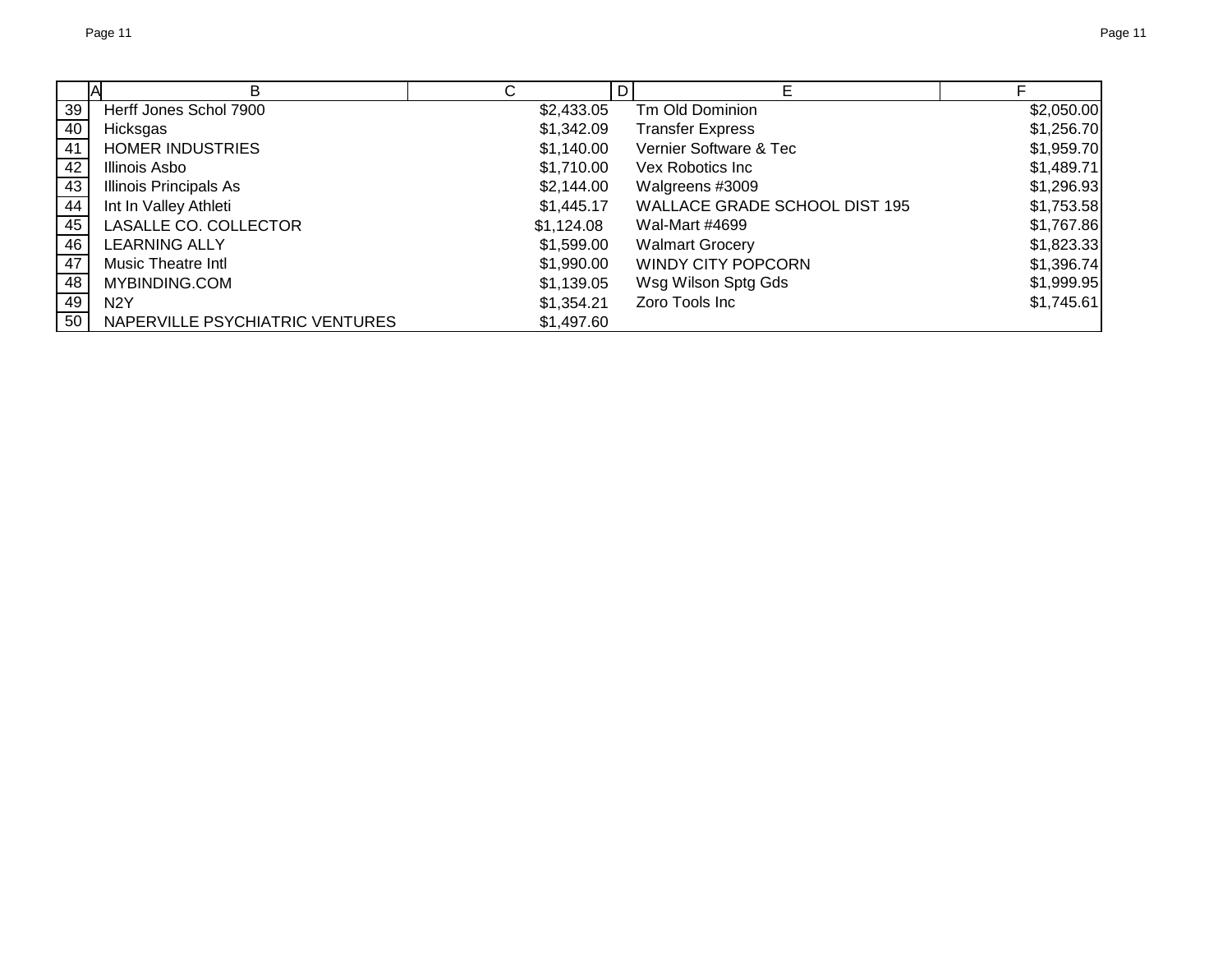|                                                                                 | A<br>В                                                             | C                       | D                                                          | E                       |  |  |  |  |
|---------------------------------------------------------------------------------|--------------------------------------------------------------------|-------------------------|------------------------------------------------------------|-------------------------|--|--|--|--|
| $\mathbf{1}$                                                                    |                                                                    |                         | PAYMENTS TO PERSON, FIRM, OR CORPORATION OF \$500 TO \$999 |                         |  |  |  |  |
| $\overline{2}$                                                                  |                                                                    |                         |                                                            |                         |  |  |  |  |
| $\overline{3}$                                                                  | This listing must be retained within your district/joint agreement |                         |                                                            |                         |  |  |  |  |
| $\overline{4}$                                                                  | administrative office for public inspection.                       |                         |                                                            |                         |  |  |  |  |
| $\frac{5}{6}$                                                                   |                                                                    |                         |                                                            |                         |  |  |  |  |
|                                                                                 | <b>Seneca Township High School District 160</b>                    |                         |                                                            |                         |  |  |  |  |
| $\overline{7}$<br>$\overline{8}$                                                | 35-050-1600-17                                                     |                         |                                                            |                         |  |  |  |  |
| $\overline{9}$                                                                  | Payments of \$500 to \$999, excluding wages and salaries.          |                         |                                                            |                         |  |  |  |  |
| $\overline{10}$                                                                 |                                                                    |                         |                                                            |                         |  |  |  |  |
| $\overline{11}$                                                                 | Person, Firm, or Corporation                                       | <b>Aggregate Amount</b> | Person, Firm, or Corporation                               | <b>Aggregate Amount</b> |  |  |  |  |
| 12                                                                              | 8 TO 18 MEDIA, INC.                                                |                         | \$600.00 MCGRAW HILL GLOBAL EDUC HOL                       | \$700.00                |  |  |  |  |
| 13                                                                              | Aldi 68018                                                         |                         | \$833.57 MORRIS HOSPITAL                                   | \$958.00                |  |  |  |  |
| 14                                                                              | <b>ALLDATA</b>                                                     |                         | \$975.00 Mw Psug Events Llc                                | \$798.00                |  |  |  |  |
| 15                                                                              | <b>BBQ &amp; BAKER</b>                                             |                         | \$785.00 NATIONAL LIFT TRUCK INC                           | \$617.11                |  |  |  |  |
| 16                                                                              | <b>Blankstyle.Com</b>                                              |                         | \$645.20 NICOR DIS/RECONNECT                               | \$942.00                |  |  |  |  |
| $\overline{17}$                                                                 | <b>Bradfield S Inc.</b>                                            |                         | \$609.35 OLSON, SARA                                       | \$680.00                |  |  |  |  |
| 18                                                                              | <b>BRANDT PRINTING INC.</b>                                        |                         | \$520.00 Otc Brands, Inc.                                  | \$546.87                |  |  |  |  |
| 19                                                                              | <b>Carnes Company</b>                                              |                         | \$933.92 PDQ.COM CORPORATION                               | \$900.00                |  |  |  |  |
|                                                                                 | Chicago Bulls                                                      |                         | \$868.00 Pp Averyenterprises                               | \$770.00                |  |  |  |  |
|                                                                                 | CINTAS FIRE 636525                                                 |                         | \$633.32 Professional Developme                            | \$850.00                |  |  |  |  |
|                                                                                 | <b>Corleones Italian Res</b>                                       |                         | \$580.35 Sam Renewal Support                               | \$748.00                |  |  |  |  |
| $\frac{20}{21}$ $\frac{22}{23}$ $\frac{23}{24}$ $\frac{25}{25}$ $\frac{26}{27}$ | <b>CORVUS INDUSTRIES LTD</b>                                       |                         | \$625.00 Sds University                                    | \$538.20                |  |  |  |  |
|                                                                                 | <b>Country Meats</b>                                               |                         | \$801.00 Shirtspace.Com                                    | \$829.31                |  |  |  |  |
|                                                                                 | Decatur Conf Cent And                                              |                         | \$564.30 SHS POP FUND                                      | \$829.39                |  |  |  |  |
|                                                                                 | Dia Athletic Tickets W                                             |                         | \$610.00 Sign Zone Inc.                                    | \$724.99                |  |  |  |  |
|                                                                                 | Dollar General #17461                                              |                         | \$551.80 Smartsign                                         | \$878.80                |  |  |  |  |
| 28                                                                              | Dupage Forest                                                      |                         | \$595.00 Southwes 5260016774726                            | \$750.00                |  |  |  |  |
| 29                                                                              | Eb Track Football Con                                              |                         | \$673.23 Sp Logoshirts                                     | \$923.87                |  |  |  |  |
| 30                                                                              | Ereplacementparts.Com                                              |                         | \$526.03 Sp Suplay.Com                                     | \$903.21                |  |  |  |  |
| 31                                                                              | Fairfield Inn & Stes R                                             |                         | \$941.64 Sq Simian Brothers Cr                             | \$957.00                |  |  |  |  |
| $\frac{32}{2}$                                                                  | Farm & Fleet Of Ottawa                                             |                         | \$907.06 Squ Sq Moments With C                             | \$768.55                |  |  |  |  |
| 33                                                                              | Fluid-Aire Dynamics In                                             |                         | \$675.00 St Baldricks Foundatio                            | \$917.54                |  |  |  |  |
|                                                                                 | Gfs Store #0166                                                    |                         | \$507.55 Stage Right Corporatio                            | \$599.00                |  |  |  |  |
| $\frac{34}{35}$                                                                 | Golden Corral 2426                                                 |                         | \$510.91 Sterling Athletics                                | \$853.00                |  |  |  |  |
| 36                                                                              | H-Mac Systems. Inc                                                 |                         | \$929.87 Supplyhouse.Com                                   | \$921.35                |  |  |  |  |
| $\overline{37}$                                                                 | Holiday Inn Express &                                              |                         | \$924.34 Ta #236 Morris Resta                              | \$655.01                |  |  |  |  |
| 38                                                                              | Hotelscom                                                          |                         | \$613.66 Tcd Gale                                          | \$726.46                |  |  |  |  |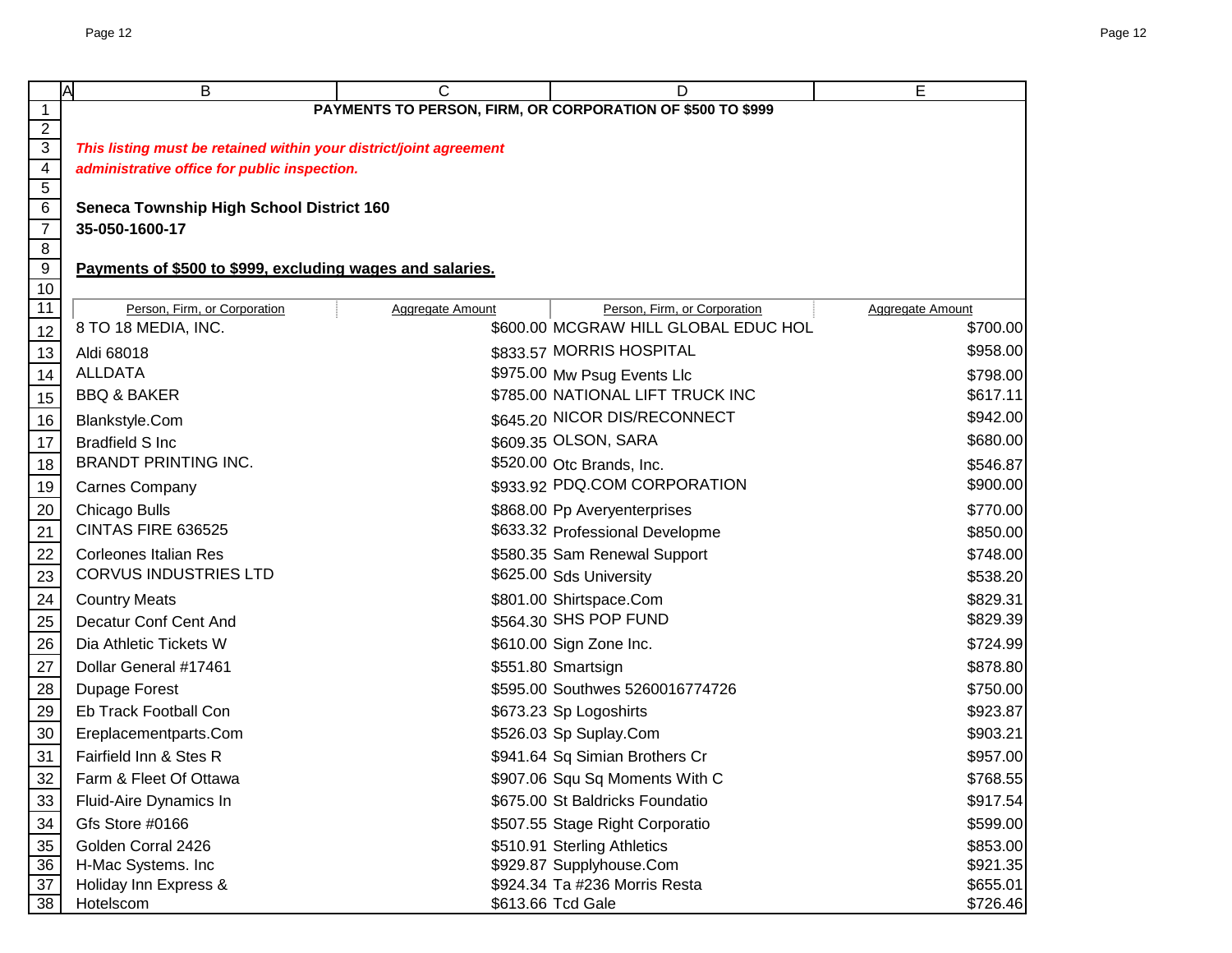|    | В                            |                                |          |
|----|------------------------------|--------------------------------|----------|
| 39 | Hugh Obrian Leadership       | \$620.00 TEXTHELP              | \$749.00 |
| 40 | <b>IDENTAKID</b>             | \$620.00 The Fanatic Group Llc | \$838.57 |
| 41 | Il Fire Marshal Fee          | \$725.98 The Turf Team, Inc    | \$777.39 |
| 42 | J.W. Pepper                  | \$701.62 THIELSEN, CHRIS       | \$600.00 |
| 43 | JOURNEYED.COM INC            | \$629.00 Tpm Stems             | \$723.83 |
| 44 | KINSELLA ROTO ROOTER SERVICE | \$550.00 TWOHEY, KELSEY        | \$930.53 |
| 45 | Lakeshore Learning Mat       | \$973.98 Usa Fire Door Llc     | \$770.00 |
| 46 | Lockewellpu                  | \$713.49 Usps Po 1671280360    | \$627.29 |
| 47 | <b>Manns Floral Shoppe</b>   | \$758.50 Vwr International Inc | \$548.09 |
| 48 | Marathon Petro201533         | \$646.41 Wm Supercenter #844   | \$847.32 |
| 49 |                              | Yabla.Com                      | \$574.00 |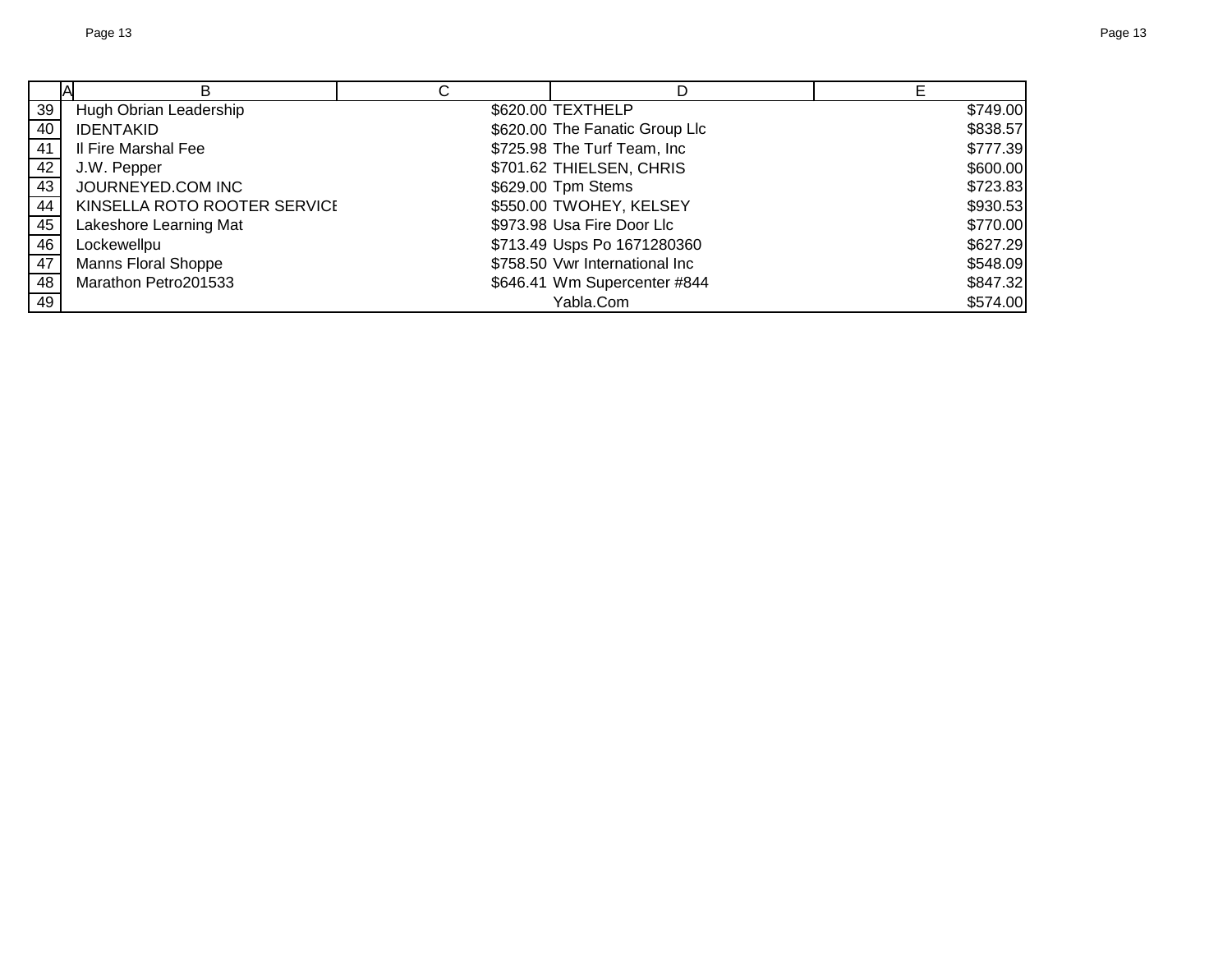|          |                                                                                                                                                                                                                                                                                                                                                                                                                                                                           | B                          |  |  |  |
|----------|---------------------------------------------------------------------------------------------------------------------------------------------------------------------------------------------------------------------------------------------------------------------------------------------------------------------------------------------------------------------------------------------------------------------------------------------------------------------------|----------------------------|--|--|--|
|          | REPORT ON CONTRACTS EXCEEDING \$25,000 AWARDED DURING FY2020                                                                                                                                                                                                                                                                                                                                                                                                              |                            |  |  |  |
|          |                                                                                                                                                                                                                                                                                                                                                                                                                                                                           |                            |  |  |  |
| 4<br>᠊ᢦ  | In conformity with sub-section (c) of Section 10-20.44 of the School Code [105 ILCS 5/10-20.44], the following information is required to be<br>submitted in conjunction with submission of the Annual Statement of Affairs [105 ILCS 5/10-17].                                                                                                                                                                                                                           |                            |  |  |  |
| 6        | INSTRUCTIONS: Double click attached document "Contracts Exceeding \$25,000 Guidance"<br>(pdf) below for additional guidance and definitions.                                                                                                                                                                                                                                                                                                                              |                            |  |  |  |
| 7        | Contracts<br>Exceeding \$25,000<br>Guidance.                                                                                                                                                                                                                                                                                                                                                                                                                              |                            |  |  |  |
|          |                                                                                                                                                                                                                                                                                                                                                                                                                                                                           |                            |  |  |  |
| 8<br>ᢦ   | <b>ITEM 1. –</b> Count only contracts where the consideration exceeds \$25,000 over the life of the contract and that were awarded during FY2020<br>and record the number below in the space provided. Do not include: (1) multi-year contracts awarded prior to FY2020; (2) collective bargaining<br>agreements with district employee groups; and (3) personal services contracts with individual district employees.                                                   |                            |  |  |  |
| 10       | <b>ITEM 2.</b> - Aggregate the value of consideration of all contracts included in item 1 and record the dollar amount below in the space provided.                                                                                                                                                                                                                                                                                                                       |                            |  |  |  |
| 12       | <b>ITEM 3.</b> - Count only contracts where the consideration exceeds \$25,000 over the life of the contract that were awarded during FY2020 to<br>minority, female, disabled or local contractors and record the number below in the space provided. Do not include: (1) multi-year contracts<br>awarded prior to FY2020; (2) collective bargaining agreements with district employee groups; and (3) personal services contracts with<br>individual district employees. |                            |  |  |  |
| 14<br>᠇ᠣ | ITEM 4. - Aggregate the value of consideration of all contracts included in item 3 and record the dollar amount below in the space provided.                                                                                                                                                                                                                                                                                                                              |                            |  |  |  |
| 16<br>17 | 1. Total number of all contracts awarded by the school district:                                                                                                                                                                                                                                                                                                                                                                                                          | 10<br>(Enter Number Above) |  |  |  |
| 18       | 2. Total value of all contracts awarded:                                                                                                                                                                                                                                                                                                                                                                                                                                  | 640,863                    |  |  |  |
| 19       |                                                                                                                                                                                                                                                                                                                                                                                                                                                                           | (Enter \$ Amount Above)    |  |  |  |
| 20<br>21 | 3. Total number of contracts awarded to minority owned businesses, female owned businesses,<br>businesses owned by persons with disabilities, and locally owned businesses:                                                                                                                                                                                                                                                                                               | 2<br>(Enter Number Above)  |  |  |  |
| 22       | 4. Total value of contracts awarded to minority owned businesses, female owned businesses,<br>businesses owned by person with disabilities, and locally owned businesses:                                                                                                                                                                                                                                                                                                 | 69,700                     |  |  |  |